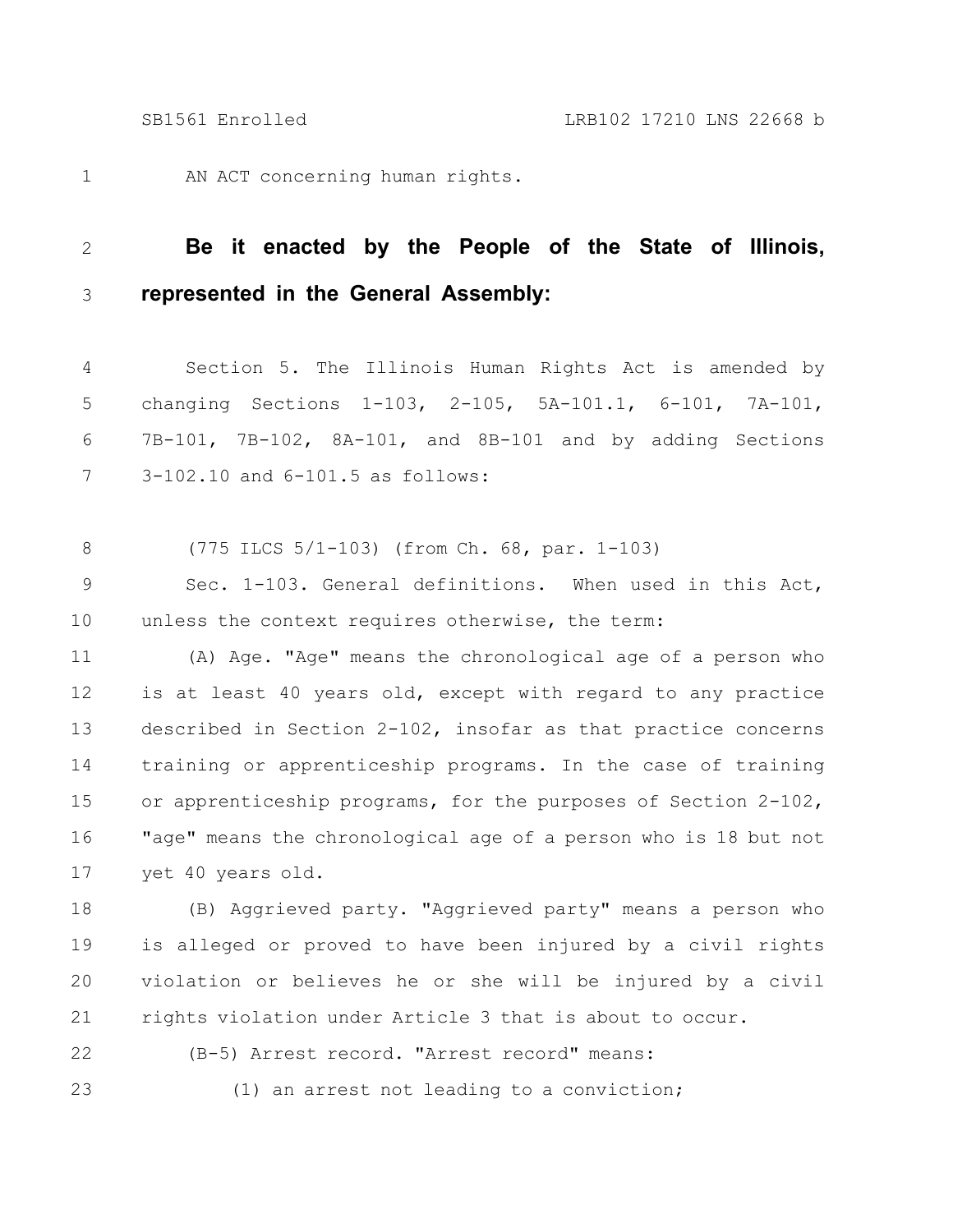SB1561 Enrolled - 2 - LRB102 17210 LNS 22668 b

1

(2) a juvenile record; or

(3) criminal history record information ordered expunged, sealed, or impounded under Section 5.2 of the Criminal Identification Act. 2 3 4

(C) Charge. "Charge" means an allegation filed with the Department by an aggrieved party or initiated by the Department under its authority. 5 6 7

(D) Civil rights violation. "Civil rights violation" includes and shall be limited to only those specific acts set forth in Sections 2-102, 2-103, 2-105, 3-102, 3-102.1, 3-103, 3-102.10 3-104, 3-104.1, 3-105, 3-105.1, 4-102, 4-103, 5-102, 5A-102, 6-101, 6-101.5, and 6-102 of this Act. 8 9 10 11 12

(E) Commission. "Commission" means the Human Rights Commission created by this Act. 13 14

(F) Complaint. "Complaint" means the formal pleading filed by the Department with the Commission following an investigation and finding of substantial evidence of a civil rights violation. 15 16 17 18

(G) Complainant. "Complainant" means a person including the Department who files a charge of civil rights violation with the Department or the Commission. 19 20 21

(H) Department. "Department" means the Department of Human Rights created by this Act. 22 23

(I) Disability. "Disability" means a determinable physical or mental characteristic of a person, including, but not limited to, a determinable physical characteristic which 24 25 26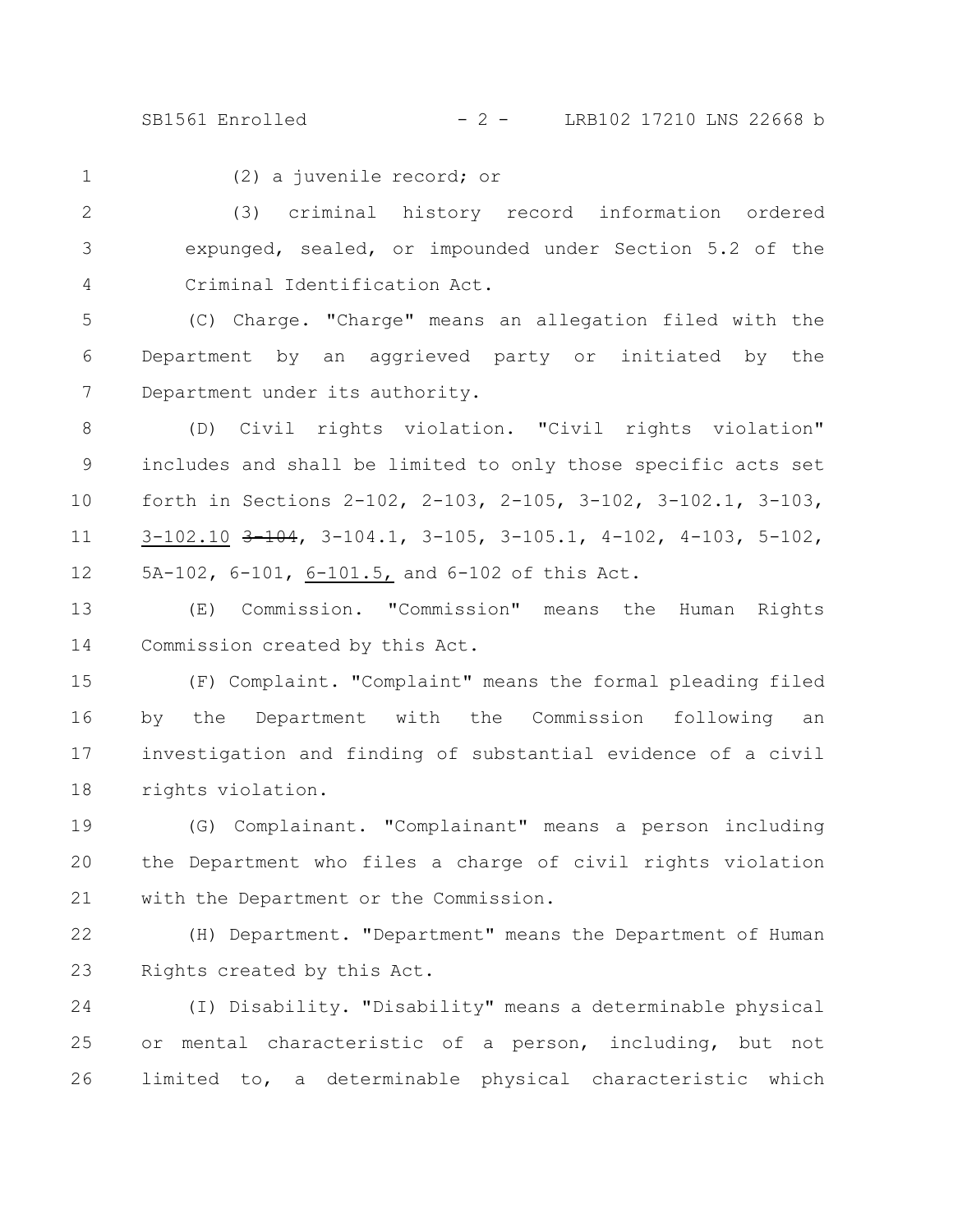SB1561 Enrolled - 3 - LRB102 17210 LNS 22668 b

necessitates the person's use of a guide, hearing or support dog, the history of such characteristic, or the perception of such characteristic by the person complained against, which may result from disease, injury, congenital condition of birth or functional disorder and which characteristic: 1 2 3 4 5

(1) For purposes of Article 2, is unrelated to the person's ability to perform the duties of a particular job or position and, pursuant to Section 2-104 of this Act, a person's illegal use of drugs or alcohol is not a disability; 6 7 8 9 10

(2) For purposes of Article 3, is unrelated to the person's ability to acquire, rent, or maintain a housing accommodation; 11 12 13

(3) For purposes of Article 4, is unrelated to a person's ability to repay; 14 15

(4) For purposes of Article 5, is unrelated to a person's ability to utilize and benefit from a place of public accommodation; 16 17 18

(5) For purposes of Article 5, also includes any mental, psychological, or developmental disability, including autism spectrum disorders. 19 20 21

(J) Marital status. "Marital status" means the legal status of being married, single, separated, divorced, or widowed. 22 23 24

(J-1) Military status. "Military status" means a person's status on active duty in or status as a veteran of the armed 25 26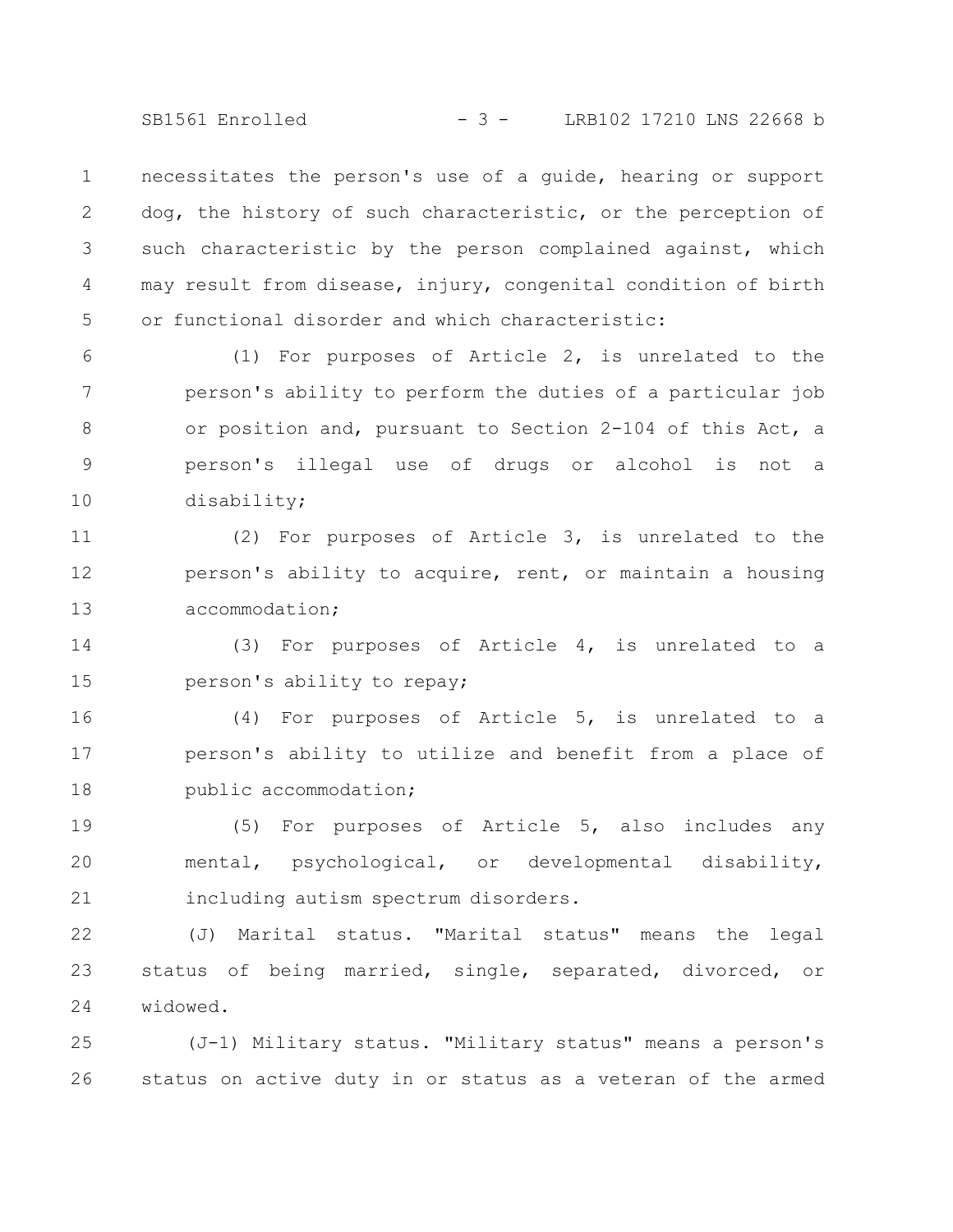SB1561 Enrolled - 4 - LRB102 17210 LNS 22668 b

forces of the United States, status as a current member or veteran of any reserve component of the armed forces of the United States, including the United States Army Reserve, United States Marine Corps Reserve, United States Navy Reserve, United States Air Force Reserve, and United States Coast Guard Reserve, or status as a current member or veteran of the Illinois Army National Guard or Illinois Air National Guard. 1 2 3 4 5 6 7 8

(K) National origin. "National origin" means the place in which a person or one of his or her ancestors was born. 9 10

(K-5) "Order of protection status" means a person's status as being a person protected under an order of protection issued pursuant to the Illinois Domestic Violence Act of 1986, Article 112A of the Code of Criminal Procedure of 1963, the Stalking No Contact Order Act, or the Civil No Contact Order Act, or an order of protection issued by a court of another state. 11 12 13 14 15 16 17

(L) Person. "Person" includes one or more individuals, partnerships, associations or organizations, labor organizations, labor unions, joint apprenticeship committees, or union labor associations, corporations, the State of Illinois and its instrumentalities, political subdivisions, units of local government, legal representatives, trustees in bankruptcy or receivers. 18 19 20 21 22 23 24

(L-5) Pregnancy. "Pregnancy" means pregnancy, childbirth, or medical or common conditions related to pregnancy or 25 26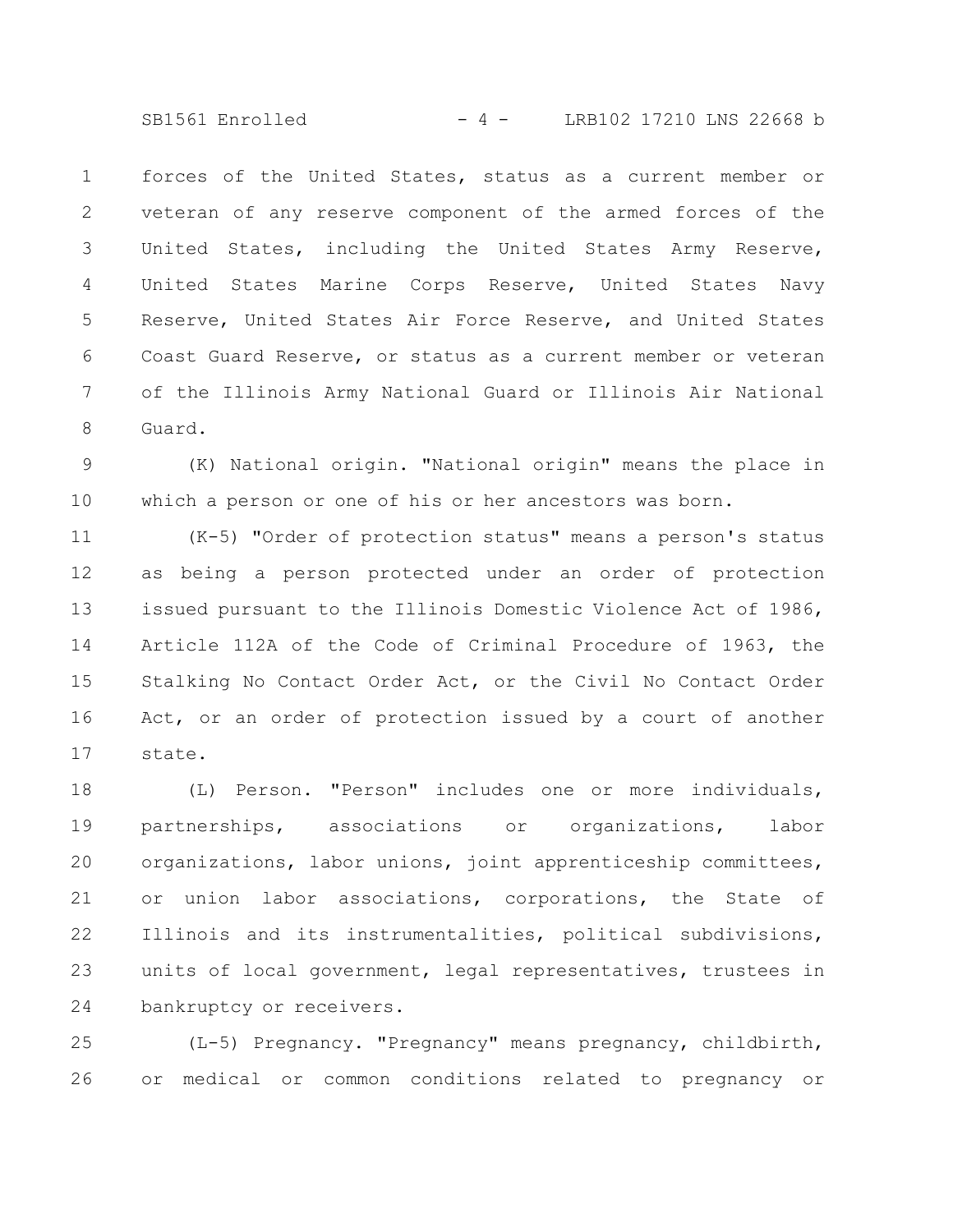SB1561 Enrolled - 5 - LRB102 17210 LNS 22668 b

childbirth. 1

(M) Public contract. "Public contract" includes every contract to which the State, any of its political subdivisions, or any municipal corporation is a party. 2 3 4

(N) Religion. "Religion" includes all aspects of religious observance and practice, as well as belief, except that with respect to employers, for the purposes of Article 2, "religion" has the meaning ascribed to it in paragraph (F) of Section 2-101. 5 6 7 8 9

10

(O) Sex. "Sex" means the status of being male or female.

(O-1) Sexual orientation. "Sexual orientation" means actual or perceived heterosexuality, homosexuality, bisexuality, or gender-related identity, whether or not traditionally associated with the person's designated sex at birth. "Sexual orientation" does not include a physical or sexual attraction to a minor by an adult. 11 12 13 14 15 16

(P) Unfavorable military discharge. "Unfavorable military discharge" includes discharges from the Armed Forces of the United States, their Reserve components, or any National Guard or Naval Militia which are classified as RE-3 or the equivalent thereof, but does not include those characterized as RE-4 or "Dishonorable". 17 18 19 20 21 22

(Q) Unlawful discrimination. "Unlawful discrimination" means discrimination against a person because of his or her actual or perceived: race, color, religion, national origin, ancestry, age, sex, marital status, order of protection 23 24 25 26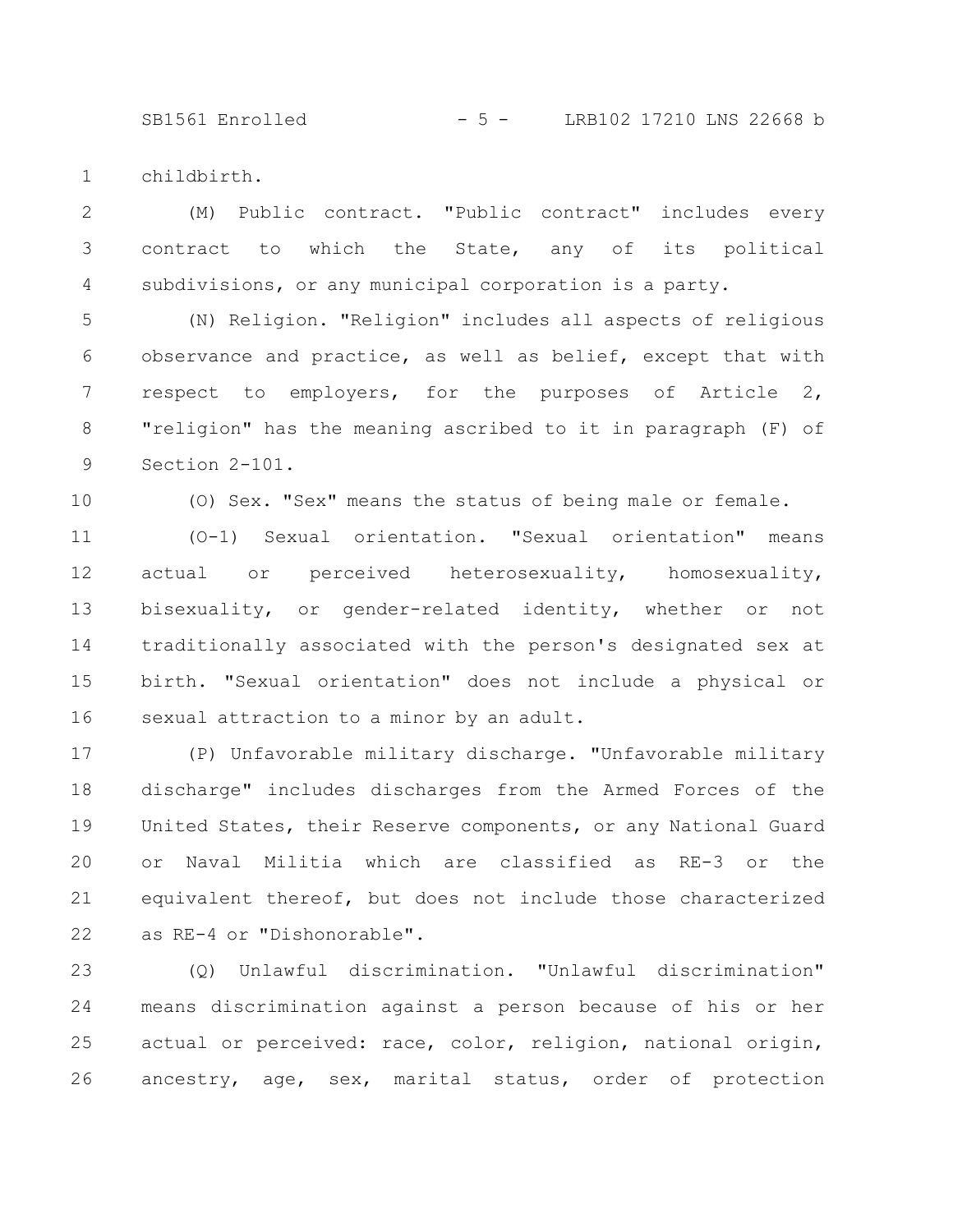SB1561 Enrolled - 6 - LRB102 17210 LNS 22668 b

status, disability, military status, sexual orientation, pregnancy, or unfavorable discharge from military service as those terms are defined in this Section. 1 2 3

(Source: P.A. 100-714, eff. 1-1-19; 101-81, eff. 7-12-19; 101-221, eff. 1-1-20; 101-565, eff. 1-1-20; revised 9-18-19.) 4 5

(775 ILCS 5/2-105) (from Ch. 68, par. 2-105) 6

Sec. 2-105. Equal Employment Opportunities; Affirmative Action. 7 8

(A) Public Contracts. Every party to a public contract and every eligible bidder shall: 9 10

(1) Refrain from unlawful discrimination and discrimination based on citizenship status in employment and undertake affirmative action to assure equality of employment opportunity and eliminate the effects of past discrimination; 11 12 13 14 15

(2) Comply with the procedures and requirements of the Department's regulations concerning equal employment opportunities and affirmative action; 16 17 18

(3) Provide such information, with respect to its employees and applicants for employment, and assistance as the Department may reasonably request; 19 20 21

(4) Have written sexual harassment policies that shall include, at a minimum, the following information: (i) the illegality of sexual harassment; (ii) the definition of sexual harassment under State law; (iii) a description of 22 23 24 25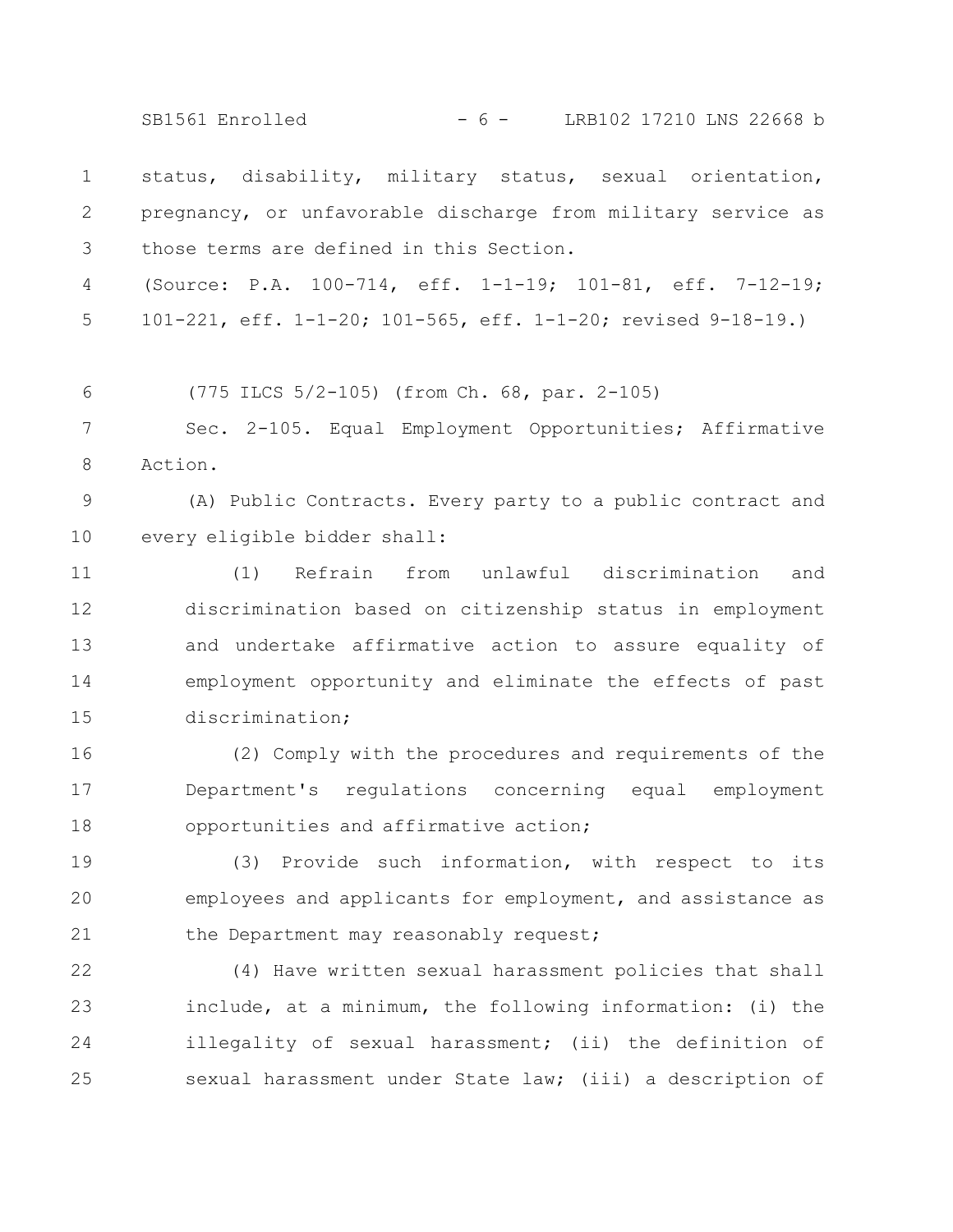SB1561 Enrolled - 7 - LRB102 17210 LNS 22668 b

sexual harassment, utilizing examples; (iv) the vendor's internal complaint process including penalties; (v) the legal recourse, investigative and complaint process available through the Department and the Commission; (vi) directions on how to contact the Department and Commission; and (vii) protection against retaliation as provided by Sections Section 6-101 and 6-101.5 of this Act. A copy of the policies shall be provided to the Department upon request. Additionally, each bidder who submits a bid or offer for a State contract under the Illinois Procurement Code shall have a written copy of the bidder's sexual harassment policy as required under this paragraph (4). A copy of the policy shall be provided to the State agency entering into the contract upon request. 1 2 3 4 5 6 7 8 9 10 11 12 13 14

(B) State Agencies. Every State executive department, State agency, board, commission, and instrumentality shall: 15 16

(1) Comply with the procedures and requirements of the Department's regulations concerning equal employment opportunities and affirmative action; 17 18 19

(2) Provide such information and assistance as the Department may request. 20 21

(3) Establish, maintain, and carry out a continuing affirmative action plan consistent with this Act and the regulations of the Department designed to promote equal opportunity for all State residents in every aspect of agency personnel policy and practice. For purposes of 22 23 24 25 26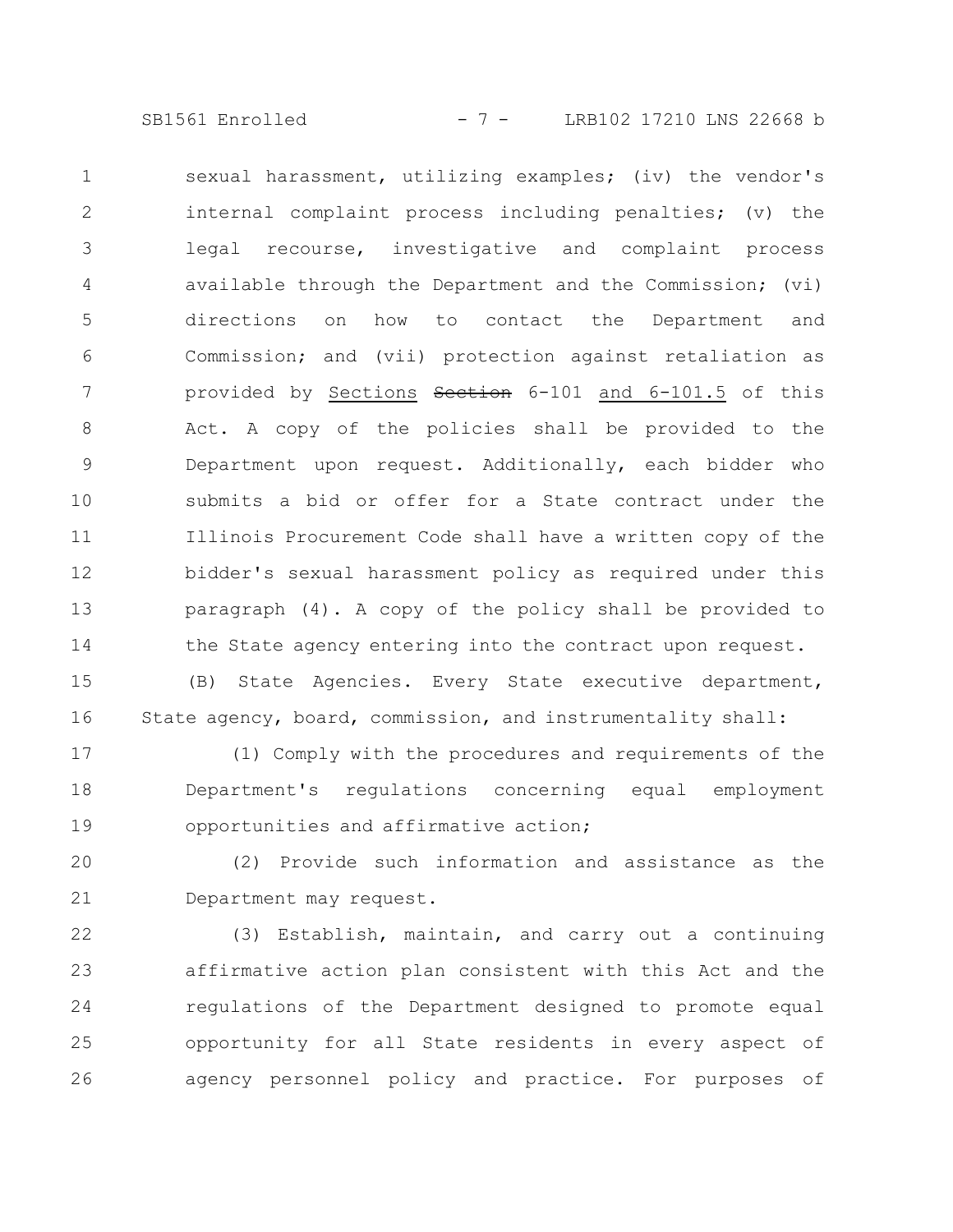SB1561 Enrolled - 8 - LRB102 17210 LNS 22668 b

these affirmative action plans, the race and national origin categories to be included in the plans are: American Indian or Alaska Native, Asian, Black or African American, Hispanic or Latino, Native Hawaiian or Other Pacific Islander. 1 2 3 4 5

This plan shall include a current detailed status report: 6 7

(a) indicating, by each position in State service, the number, percentage, and average salary of individuals employed by race, national origin, sex and disability, and any other category that the Department may require by rule; 8 9 10 11 12

(b) identifying all positions in which the percentage of the people employed by race, national origin, sex and disability, and any other category that the Department may require by rule, is less than four-fifths of the percentage of each of those components in the State work force; 13 14 15 16 17 18

(c) specifying the goals and methods for increasing the percentage by race, national origin, sex and disability, and any other category that the Department may require by rule, in State positions; 19 20 21 22

(d) indicating progress and problems toward meeting equal employment opportunity goals, including, if applicable, but not limited to, Department of Central Management Services recruitment efforts, 23 24 25 26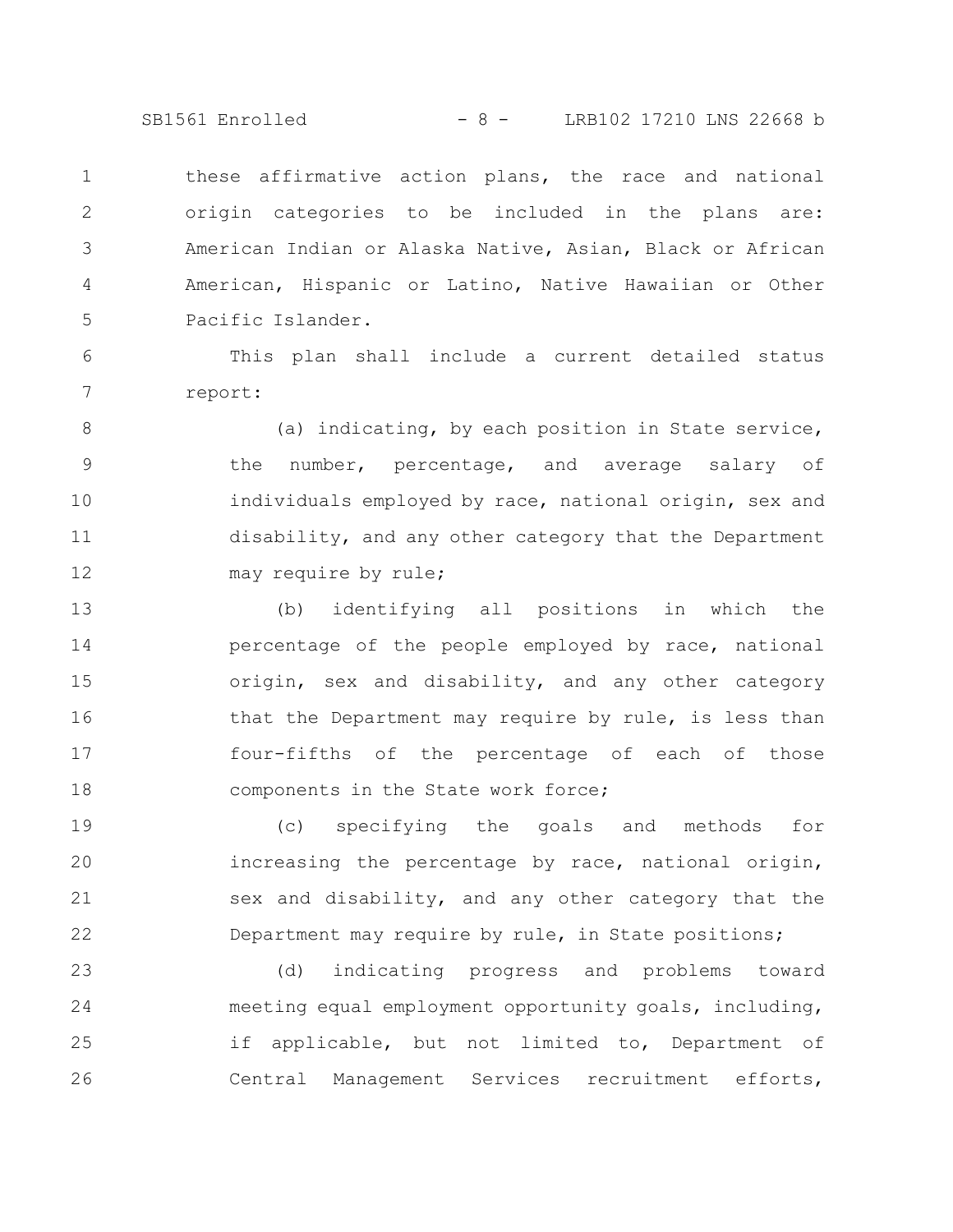SB1561 Enrolled - 9 - LRB102 17210 LNS 22668 b

1 2 publicity, promotions, and use of options designating positions by linguistic abilities;

(e) establishing a numerical hiring goal for the employment of qualified persons with disabilities in the agency as a whole, to be based on the proportion of people with work disabilities in the Illinois labor force as reflected in the most recent employment data made available by the United States Census Bureau. 3 4 5 6 7 8

(4) If the agency has 1000 or more employees, appoint a full-time Equal Employment Opportunity officer, subject to the Department's approval, whose duties shall include: 9 10 11

(a) Advising the head of the particular State agency with respect to the preparation of equal employment opportunity programs, procedures, regulations, reports, and the agency's affirmative action plan. 12 13 14 15 16

(b) Evaluating in writing each fiscal year the sufficiency of the total agency program for equal employment opportunity and reporting thereon to the head of the agency with recommendations as to any improvement or correction in recruiting, hiring or promotion needed, including remedial or disciplinary action with respect to managerial or supervisory employees who have failed to cooperate fully or who are in violation of the program. 17 18 19 20 21 22 23 24 25

(c) Making changes in recruitment, training and 26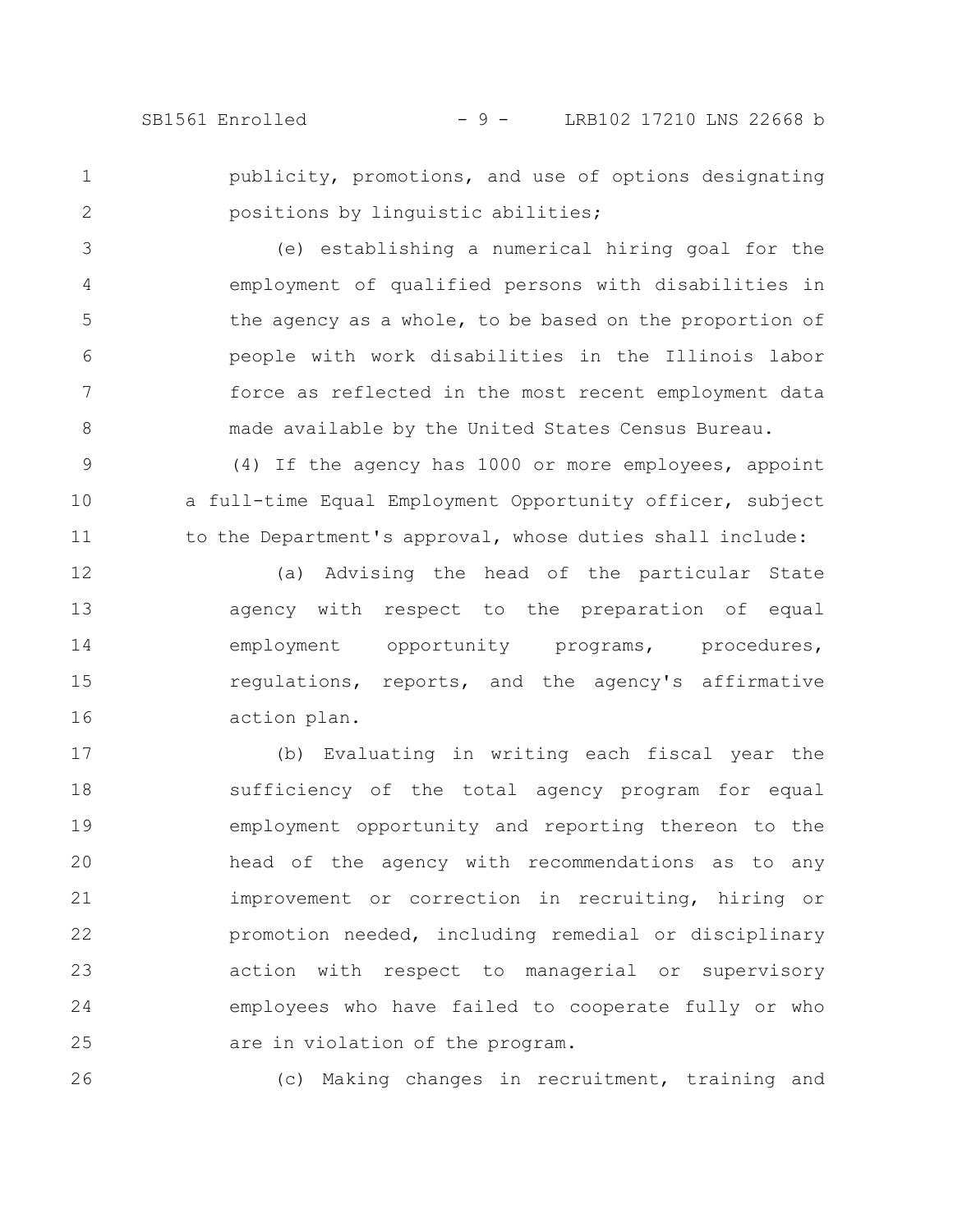promotion programs and in hiring and promotion procedures designed to eliminate discriminatory practices when authorized. 1 2 3

(d) Evaluating tests, employment policies, practices and qualifications and reporting to the head of the agency and to the Department any policies, practices and qualifications that have unequal impact by race, national origin as required by Department rule, sex or disability or any other category that the Department may require by rule, and to assist in the recruitment of people in underrepresented classifications. This function shall be performed in cooperation with the State Department of Central Management Services. 4 5 6 7 8 9 10 11 12 13 14

(e) Making any aggrieved employee or applicant for employment aware of his or her remedies under this Act. 15 16 17

In any meeting, investigation, negotiation, conference, or other proceeding between a State employee and an Equal Employment Opportunity officer, a State employee (1) who is not covered by a collective bargaining agreement and (2) who is the complaining party or the subject of such proceeding may be accompanied, advised and represented by (1) an attorney licensed to practice law in the State of Illinois or (2) a representative of an employee 18 19 20 21 22 23 24 25 26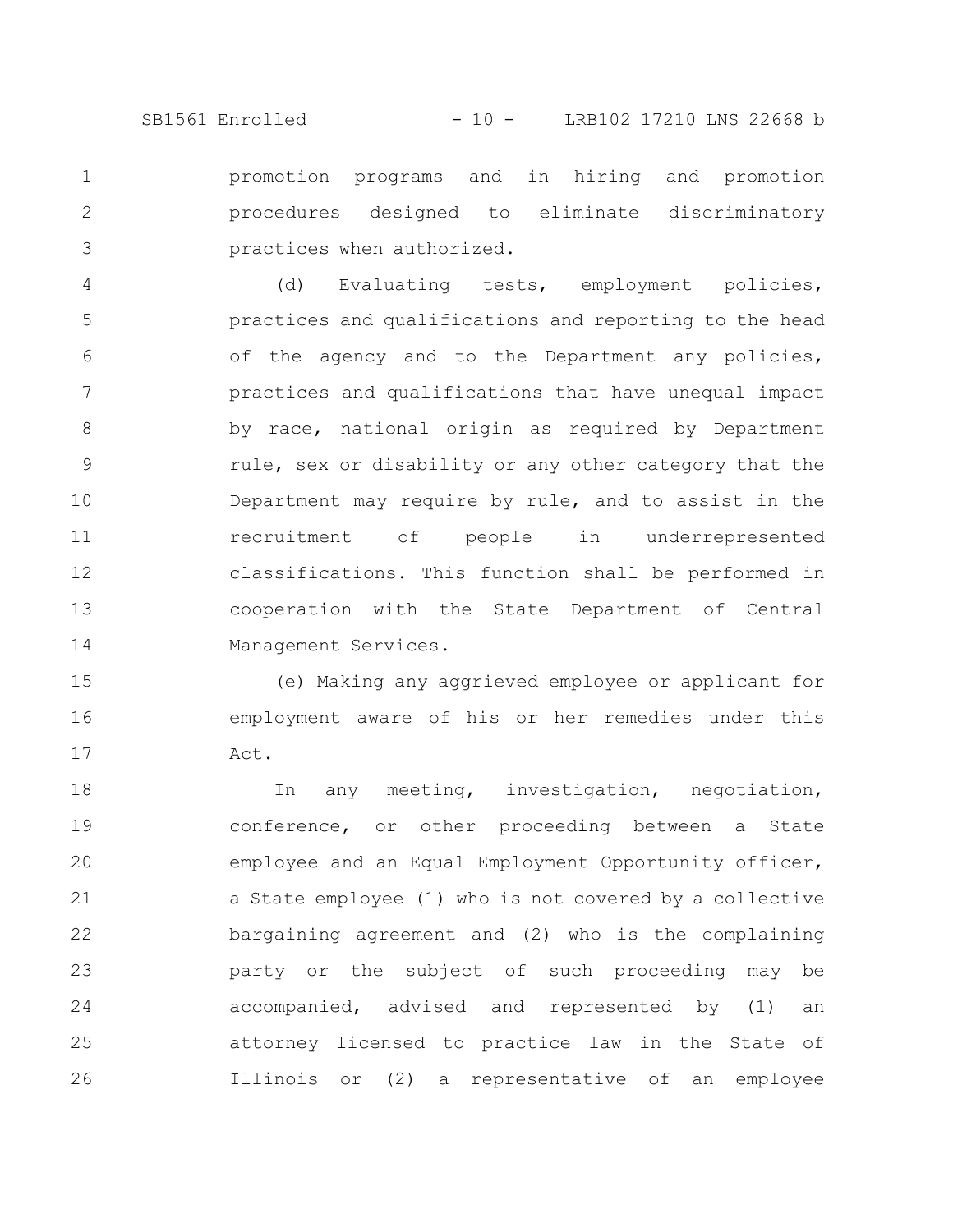organization whose membership is composed of employees of the State and of which the employee is a member. A representative of an employee, other than an attorney, may observe but may not actively participate, or advise the State employee during the course of such meeting, investigation, negotiation, conference or other proceeding. Nothing in this Section shall be construed to permit any person who is not licensed to practice law in Illinois to deliver any legal services or otherwise engage in any activities that would constitute the unauthorized practice of law. Any representative of an employee who is present with the consent of the employee, shall not, during or after termination of the relationship permitted by this Section with the State employee, use or reveal any information obtained during the course of the meeting, investigation, negotiation, conference or other proceeding without the consent of the complaining party and any State employee who is the subject of the proceeding and pursuant to rules and regulations governing confidentiality of such information as promulgated by the appropriate State agency. Intentional or reckless disclosure of information in violation of these confidentiality requirements shall constitute a Class B misdemeanor. 1 2 3 4 5 6 7 8 9 10 11 12 13 14 15 16 17 18 19 20 21 22 23 24 25

(5) Establish, maintain and carry out a continuing 26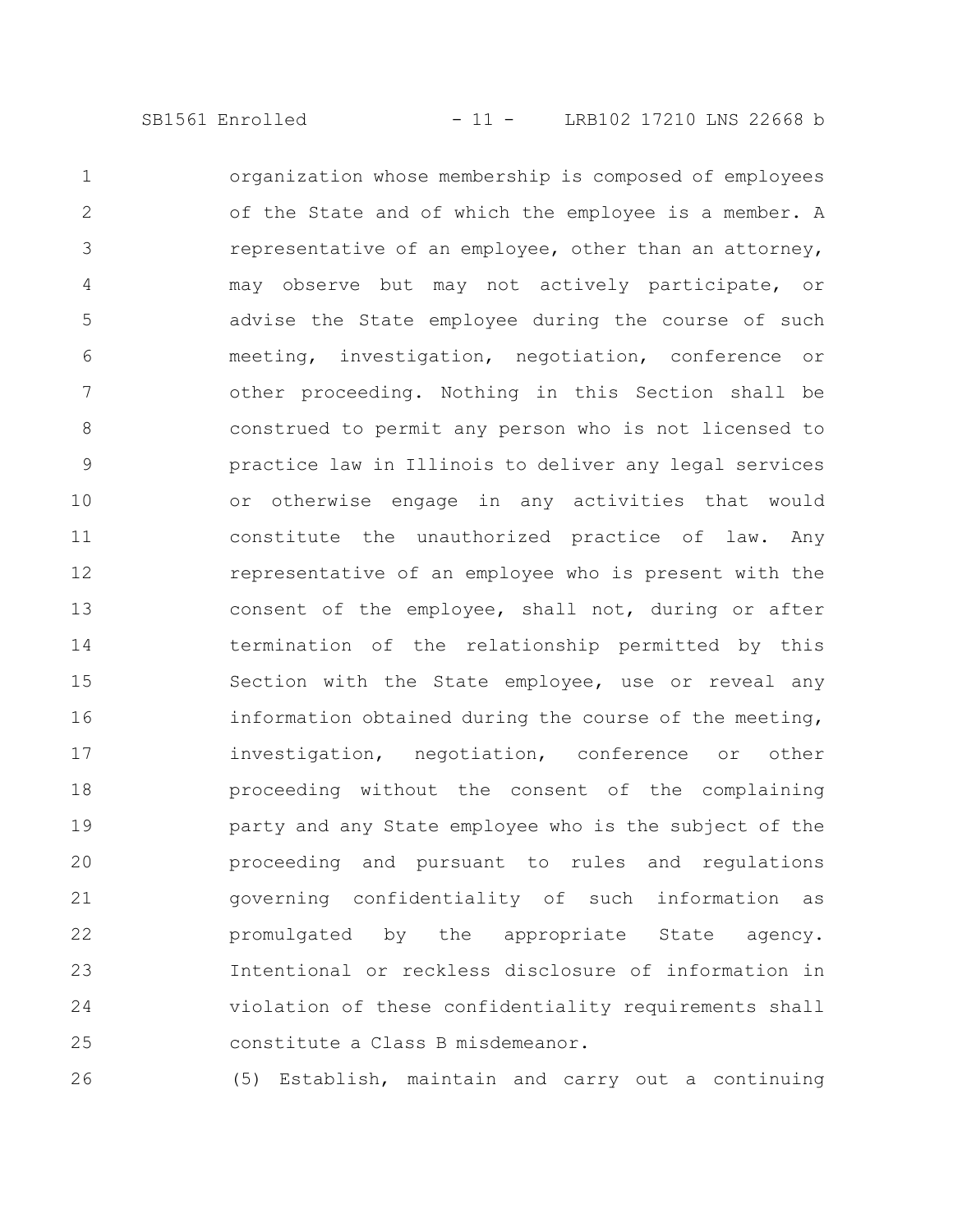## SB1561 Enrolled - 12 - LRB102 17210 LNS 22668 b

sexual harassment program that shall include the following: 1 2

(a) Develop a written sexual harassment policy that includes at a minimum the following information: (i) the illegality of sexual harassment; (ii) the definition of sexual harassment under State law; (iii) a description of sexual harassment, utilizing examples; (iv) the agency's internal complaint process including penalties; (v) the legal recourse, investigative and complaint process available through the Department and the Commission; (vi) directions on how to contact the Department and Commission; and (vii) protection against retaliation as provided by Section 6-101 of this Act. The policy shall be reviewed annually. 3 4 5 6 7 8 9 10 11 12 13 14 15

(b) Post in a prominent and accessible location and distribute in a manner to assure notice to all agency employees without exception the agency's sexual harassment policy. Such documents may meet, but shall not exceed, the 6th grade literacy level. Distribution shall be effectuated within 90 days of the effective date of this amendatory Act of 1992 and shall occur annually thereafter. 16 17 18 19 20 21 22 23

(c) Provide training on sexual harassment prevention and the agency's sexual harassment policy as a component of all ongoing or new employee training 24 25 26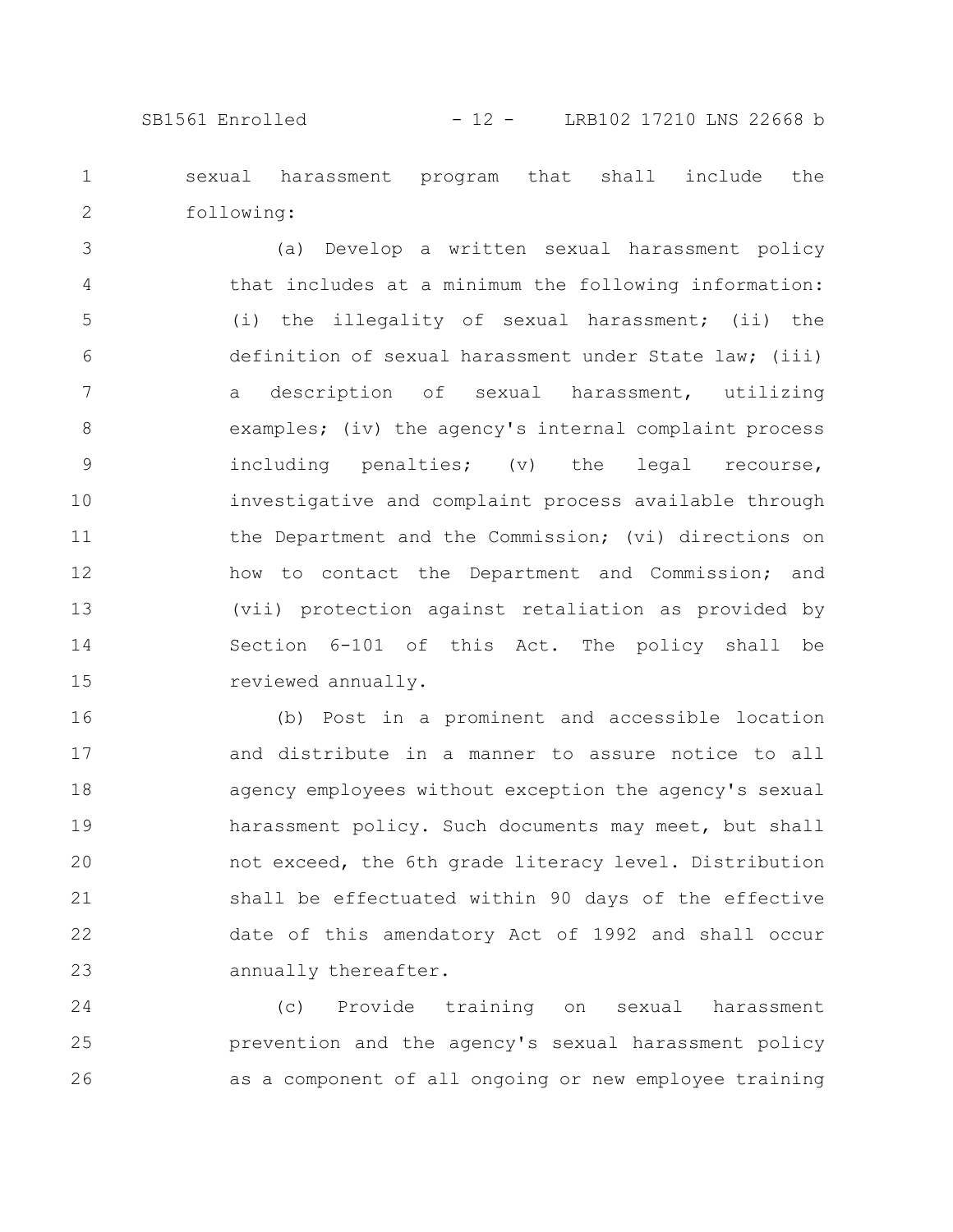programs. 1

(6) Notify the Department 30 days before effecting any layoff. Once notice is given, the following shall occur: 2 3

(a) No layoff may be effective earlier than 10 working days after notice to the Department, unless an emergency layoff situation exists. 4 5 6

(b) The State executive department, State agency, board, commission, or instrumentality in which the layoffs are to occur must notify each employee targeted for layoff, the employee's union representative (if applicable), and the State Dislocated Worker Unit at the Department of Commerce and Economic Opportunity. 7 8 9 10 11 12 13

(c) The State executive department, State agency, board, commission, or instrumentality in which the layoffs are to occur must conform to applicable collective bargaining agreements. 14 15 16 17

(d) The State executive department, State agency, board, commission, or instrumentality in which the layoffs are to occur should notify each employee targeted for layoff that transitional assistance may be available to him or her under the Economic Dislocation and Worker Adjustment Assistance Act administered by the Department of Commerce and Economic Opportunity. Failure to give such notice shall not invalidate the layoff or postpone its 18 19 20 21 22 23 24 25 26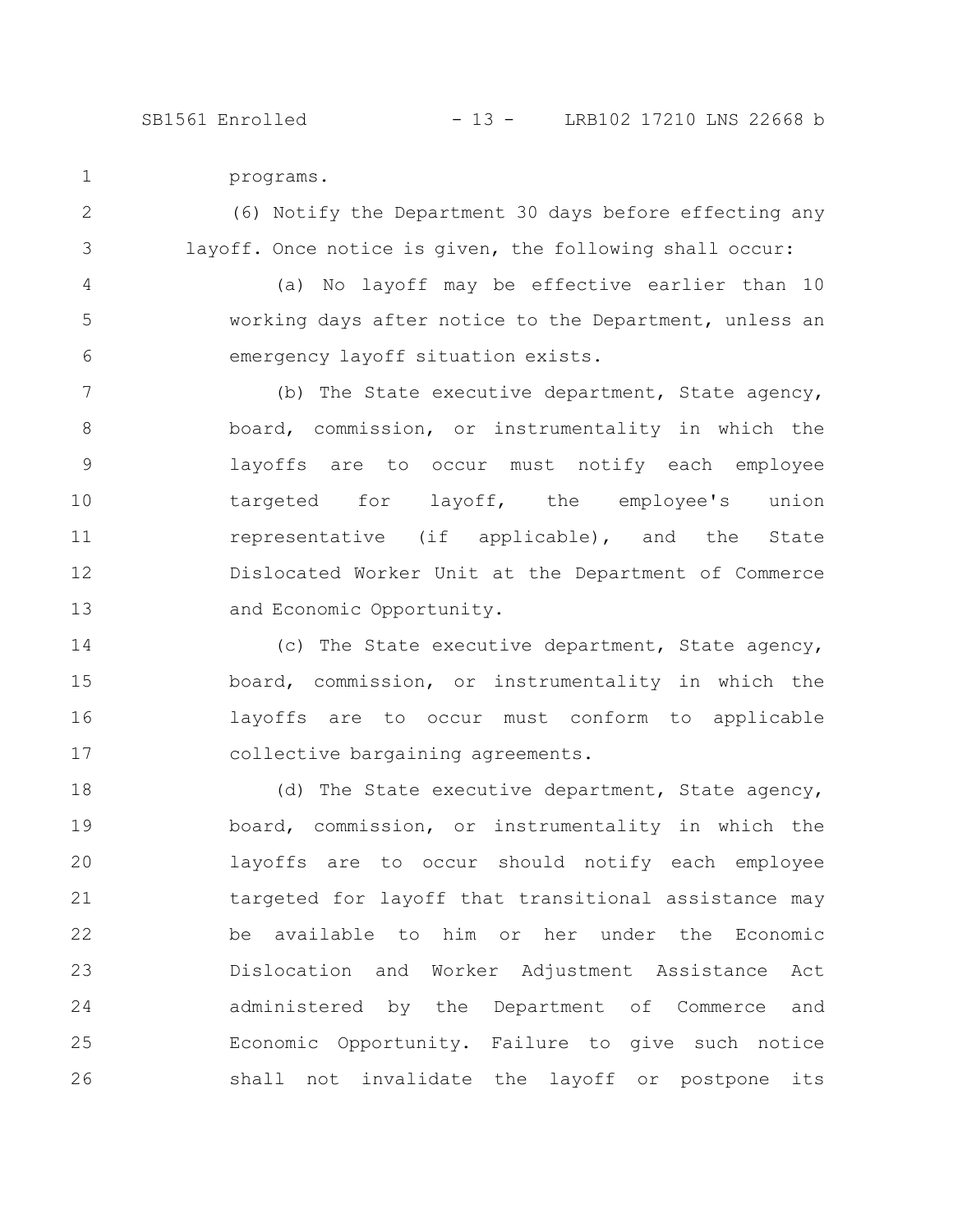SB1561 Enrolled - 14 - LRB102 17210 LNS 22668 b

effective date.

1

As used in this subsection (B), "disability" shall be defined in rules promulgated under the Illinois Administrative Procedure Act. 2 3 4

(C) Civil Rights Violations. It is a civil rights violation for any public contractor or eligible bidder to: 5 6

(1) fail to comply with the public contractor's or eligible bidder's duty to refrain from unlawful discrimination and discrimination based on citizenship status in employment under subsection (A)(1) of this Section; or 7 8 9 10 11

(2) fail to comply with the public contractor's or eligible bidder's duties of affirmative action under subsection (A) of this Section, provided however, that the Department has notified the public contractor or eligible bidder in writing by certified mail that the public contractor or eligible bidder may not be in compliance with affirmative action requirements of subsection (A). A minimum of 60 days to comply with the requirements shall be afforded to the public contractor or eligible bidder before the Department may issue formal notice of non-compliance. 12 13 14 15 16 17 18 19 20 21 22

(D) As used in this Section: 23

(1) "American Indian or Alaska Native" means a person having origins in any of the original peoples of North and South America, including Central America, and who 24 25 26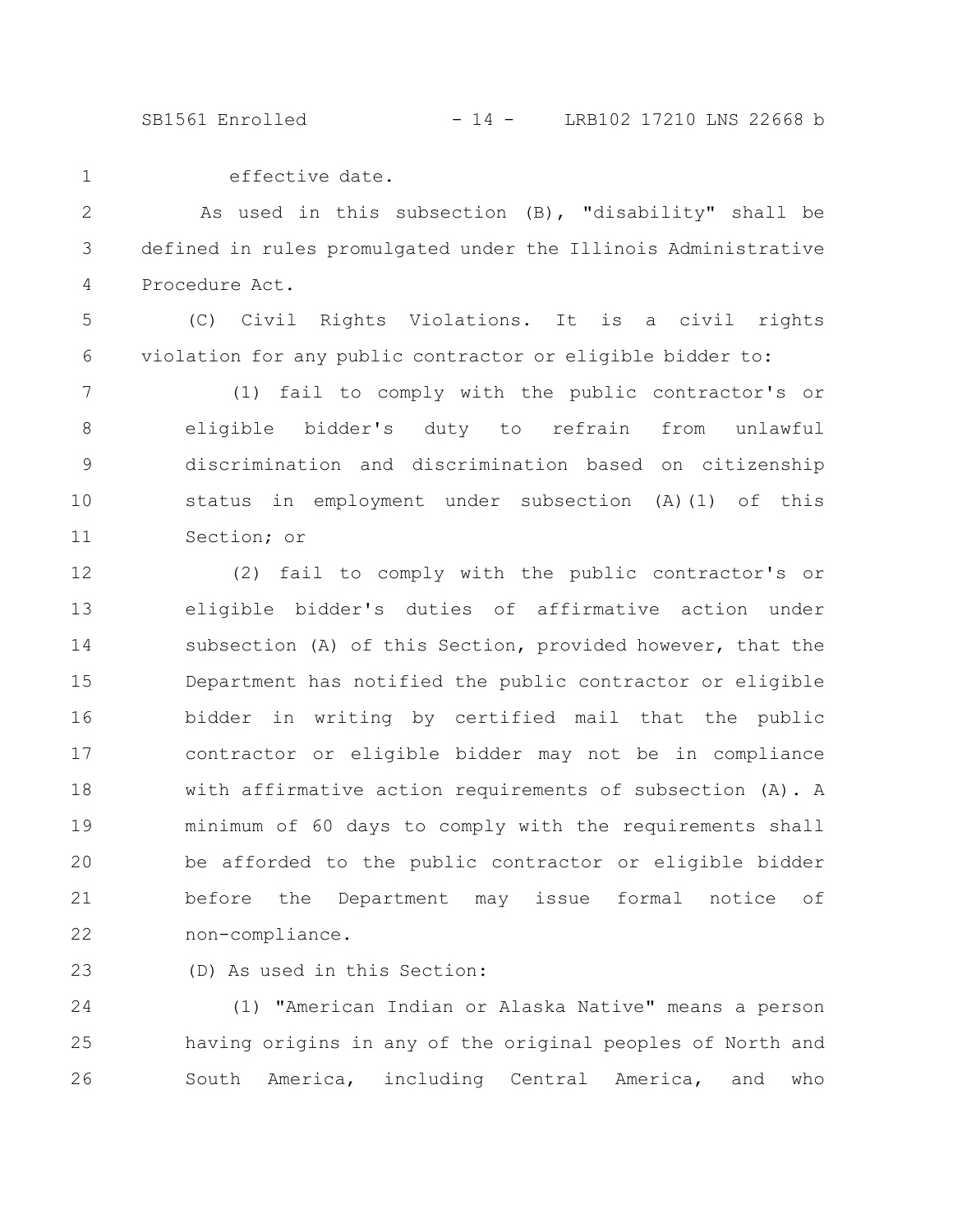SB1561 Enrolled - 15 - LRB102 17210 LNS 22668 b

1

maintains tribal affiliation or community attachment.

(2) "Asian" means a person having origins in any of the original peoples of the Far East, Southeast Asia, or the Indian subcontinent, including, but not limited to, Cambodia, China, India, Japan, Korea, Malaysia, Pakistan, the Philippine Islands, Thailand, and Vietnam. 2 3 4 5 6

(3) "Black or African American" means a person having origins in any of the black racial groups of Africa. Terms such as "Haitian" or "Negro" can be used in addition to "Black or African American". 7 8 9 10

(4) "Hispanic or Latino" means a person of Cuban, Mexican, Puerto Rican, South or Central American, or other Spanish culture or origin, regardless of race. 11 12 13

(5) "Native Hawaiian or Other Pacific Islander" means a person having origins in any of the original peoples of Hawaii, Guam, Samoa, or other Pacific Islands. 14 15 16

(Source: P.A. 99-933, eff. 1-27-17; 100-698, eff. 1-1-19.) 17

(775 ILCS 5/3-102.10 new) Sec. 3-102.10. Third-party loan modification service provider. (A) It is a civil rights violation for a third-party loan modification service provider, because of unlawful discrimination, familial status, or an arrest record, to: (1) refuse to engage in loan modification services; (2) alter the terms, conditions, or privileges of such 18 19 20 21 22 23 24 25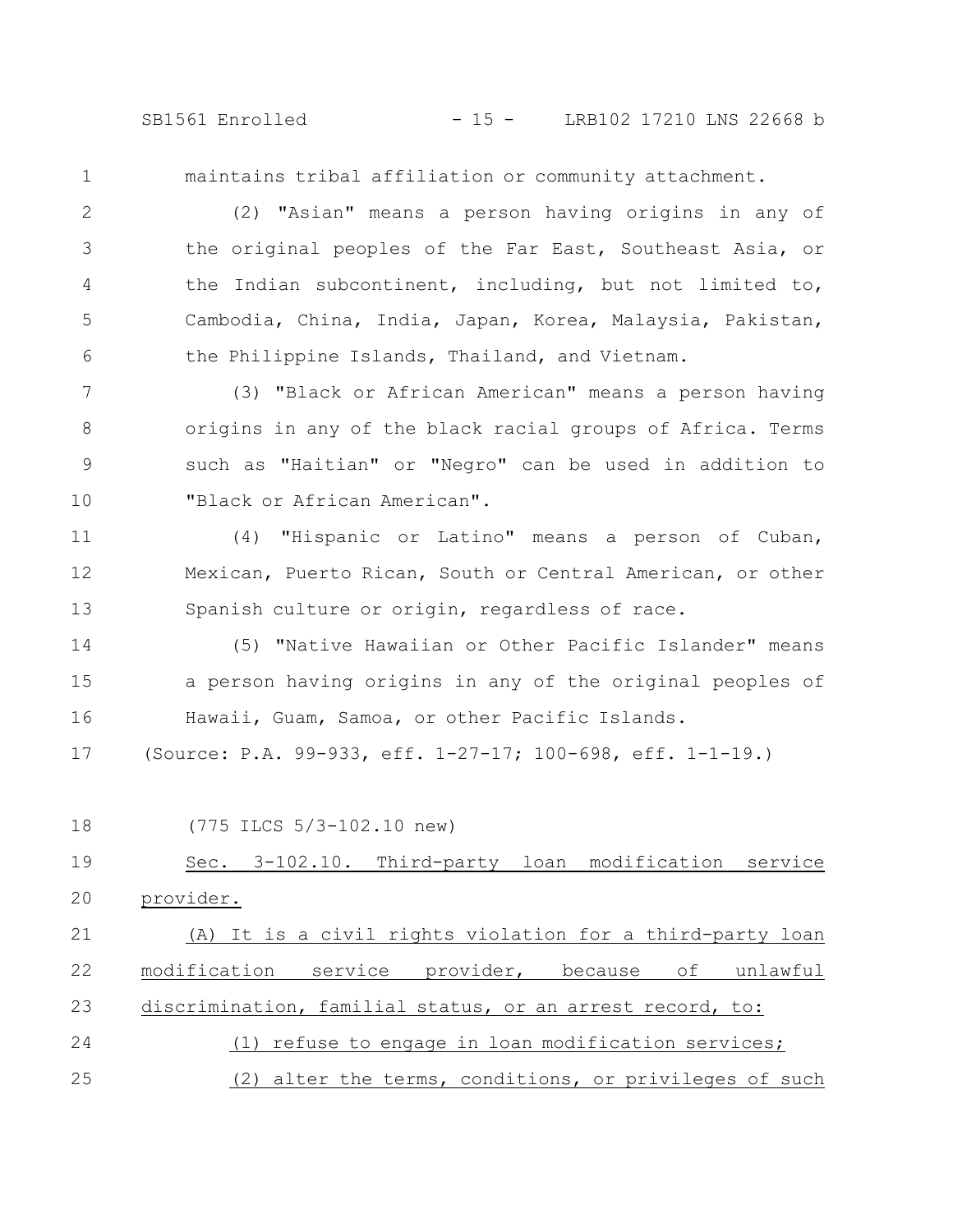SB1561 Enrolled - 16 - LRB102 17210 LNS 22668 b

services; or 1

| $\mathbf{2}$   | (3) discriminate in making such services available,             |
|----------------|-----------------------------------------------------------------|
| 3              | including, but not limited to, by making a statement,           |
| $\overline{4}$ | advertisement, representation, inquiry, listing, offer, or      |
| 5              | solicitation that indicates a preference or the intention       |
| 6              | make such a preference in making such services<br>to            |
| 7              | available.                                                      |
| 8              | purposes of this Section, "third-party loan<br>(B)<br>For       |
| $\mathcal{G}$  | modification service provider" means a person or entity,        |
| 10             | whether licensed or not, who, for or with the expectation of    |
| 11             | receiving consideration, provides assistance or services to a   |
| 12             | loan borrower to obtain a modification to a term of an existing |
| 13             | real estate loan or to obtain foreclosure relief. "Third-party  |
| 14             | loan modification service provider" does not include lenders,   |
| 15             | brokers or appraisers of mortgage loans, or the servicers,      |
| 16             | subsidiaries, affiliates, or agents of the lender.              |

(775 ILCS 5/5A-101.1) 17

Sec. 5A-101.1. Notice. 18

(A) Every institution of higher education covered by this Act shall post in a prominent and accessible location a poster stating sexual harassment laws and policies. The poster shall be (i) posted and kept posted at each campus in common area positions easily accessible to all students including, but not limited to residence halls, administration buildings, student unions, cafeterias, and libraries or (ii) posted annually at 19 20 21 22 23 24 25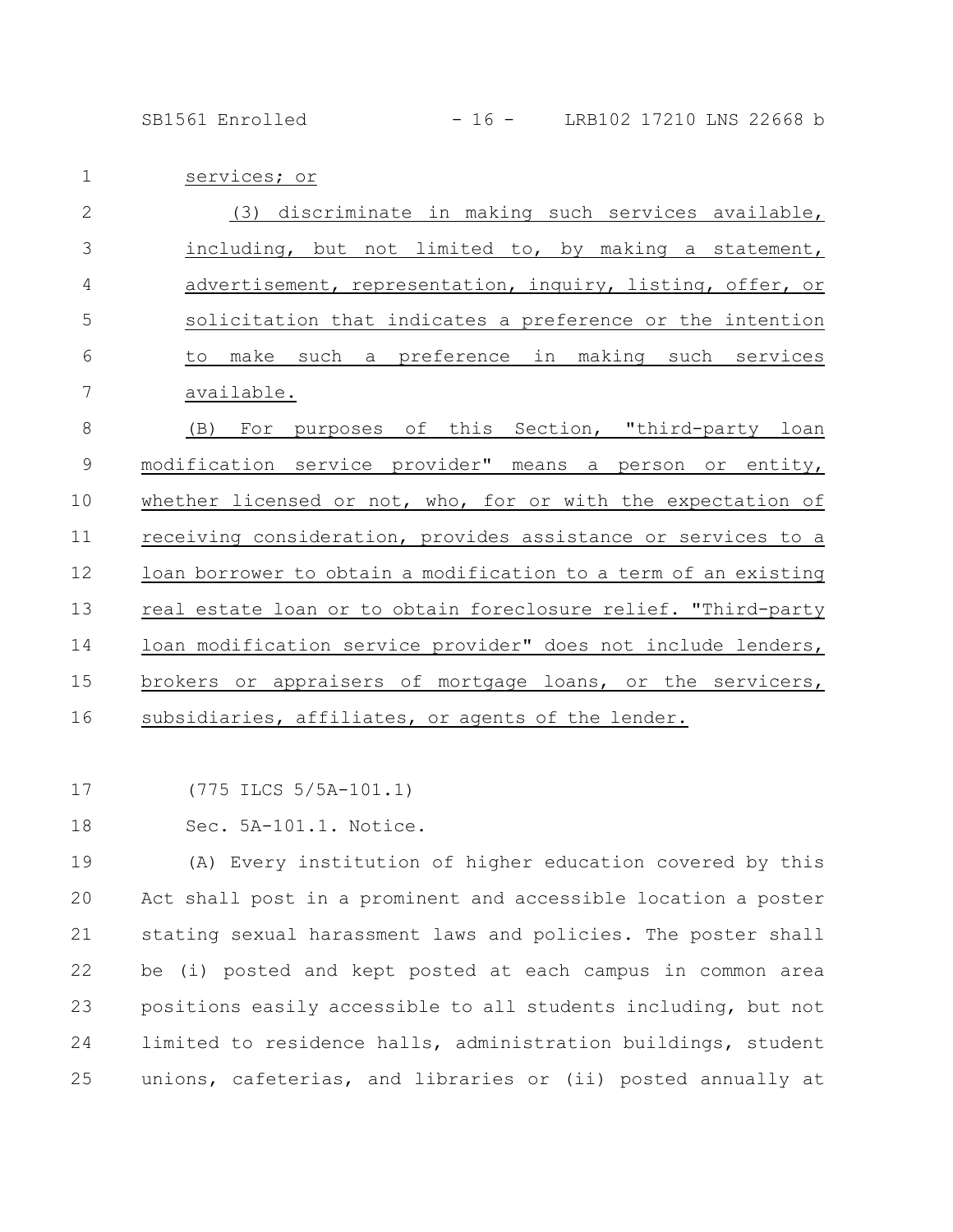SB1561 Enrolled - 17 - LRB102 17210 LNS 22668 b

each campus in common area positions easily accessible to all students including, but not limited to, residence halls, administration buildings, student unions, cafeterias, and libraries, with an electronic copy of the sexual harassment laws and policies also sent to each student at the time that registration materials are emailed or (iii) on campuses that provide for online registration of student classes, such information pertaining to sexual harassment laws and policies may be incorporated into the registration process so that students must review the policies and laws and acknowledge such review, prior to being allowed to register. Documents to be posted shall be retrieved from the Illinois Department of Human Rights website to satisfy posting requirements. Posting of the posters shall be effectuated within 90 days of the effective date of this amendatory Act of the 96th General Assembly and shall occur annually thereafter. 1 2 3 4 5 6 7 8 9 10 11 12 13 14 15 16

(B) The posted sexual harassment poster shall include, at a minimum, the following information: (i) the illegality of sexual harassment in higher education; (ii) the definition of sexual harassment under State law; (iii) a description of sexual harassment, utilizing examples; (iv) the institution's internal complaint process including penalties; (v) the legal recourse, investigative and complaint process available through the Department of Human Rights; (vi) directions on how to contact the Department; and (vii) protection against retaliation as provided by Sections Section 6-101 and 6-101.5 17 18 19 20 21 22 23 24 25 26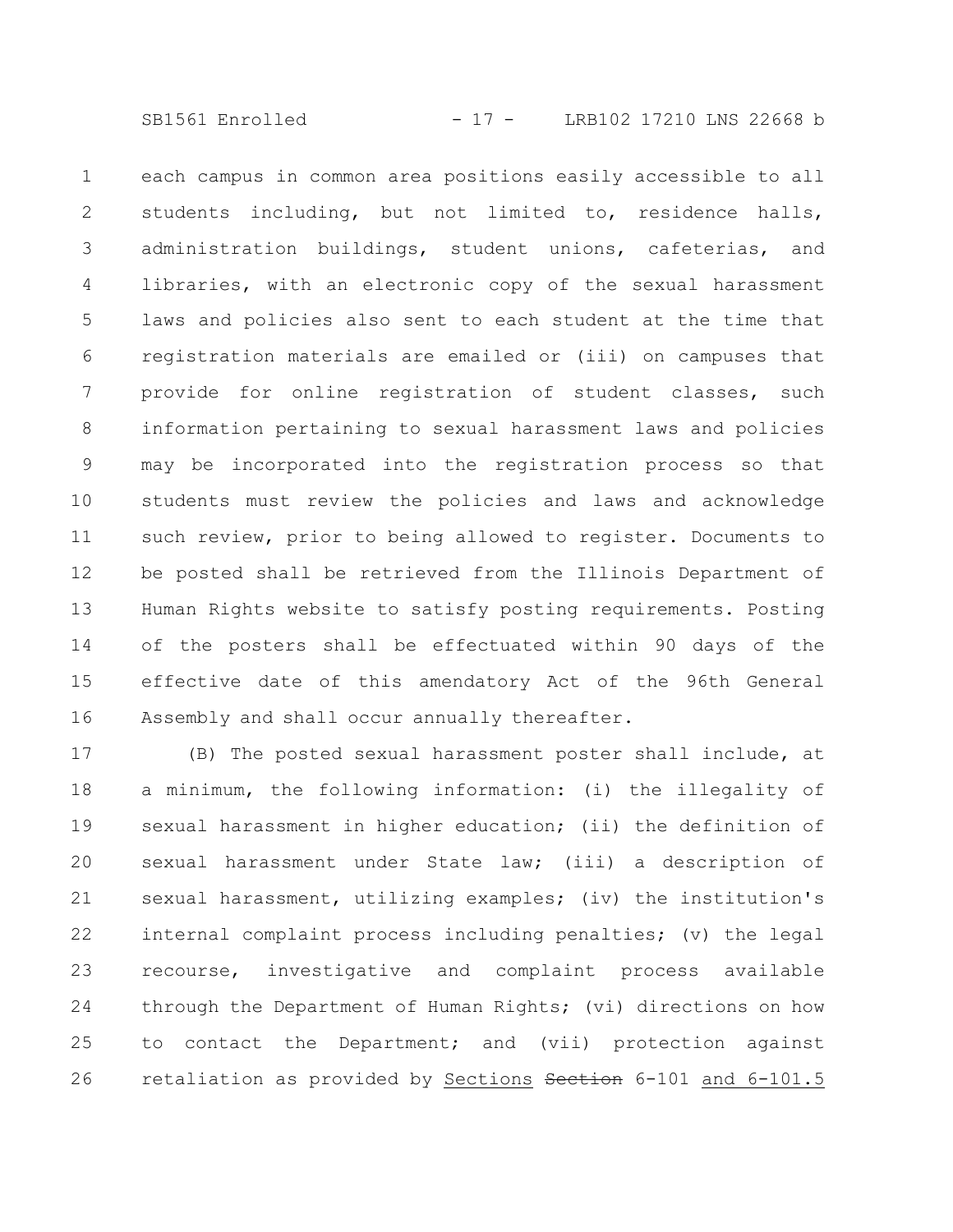SB1561 Enrolled - 18 - LRB102 17210 LNS 22668 b

of this Act. 1

(C) Upon notification of a failure to post, the Department of Human Rights may launch a preliminary investigation. If the Department finds a failure to post, the Department may issue a notice to show cause giving the institution 30 days to correct the failure to post. If the failure to post is not corrected, the Department may initiate a charge of a civil rights violation. 2 3 4 5 6 7 8

(Source: P.A. 96-574, eff. 8-18-09.) 9

(775 ILCS 5/6-101) (from Ch. 68, par. 6-101) 10

Sec. 6-101. Additional civil rights violations under Articles 2, 4, 5, and 5A Additional Civil Rights Violations. It is a civil rights violation for a person, or for  $2 \text{ two or}$ more persons, to conspire, to: 11 12 13 14

(A) Retaliation. Retaliate against a person because he or she has opposed that which he or she reasonably and in good faith believes to be unlawful discrimination, sexual harassment in employment<sub> $r$ </sub> or sexual harassment in elementary, secondary, and higher education, or discrimination based on arrest record or citizenship status in employment under Articles 2, 4, 5, and 5A, because he or she has made a charge, filed a complaint, testified, assisted, or participated in an investigation, proceeding, or hearing under this Act, or because he or she has requested, attempted to request, used, or 15 16 17 18 19 20 21 22 23 24 25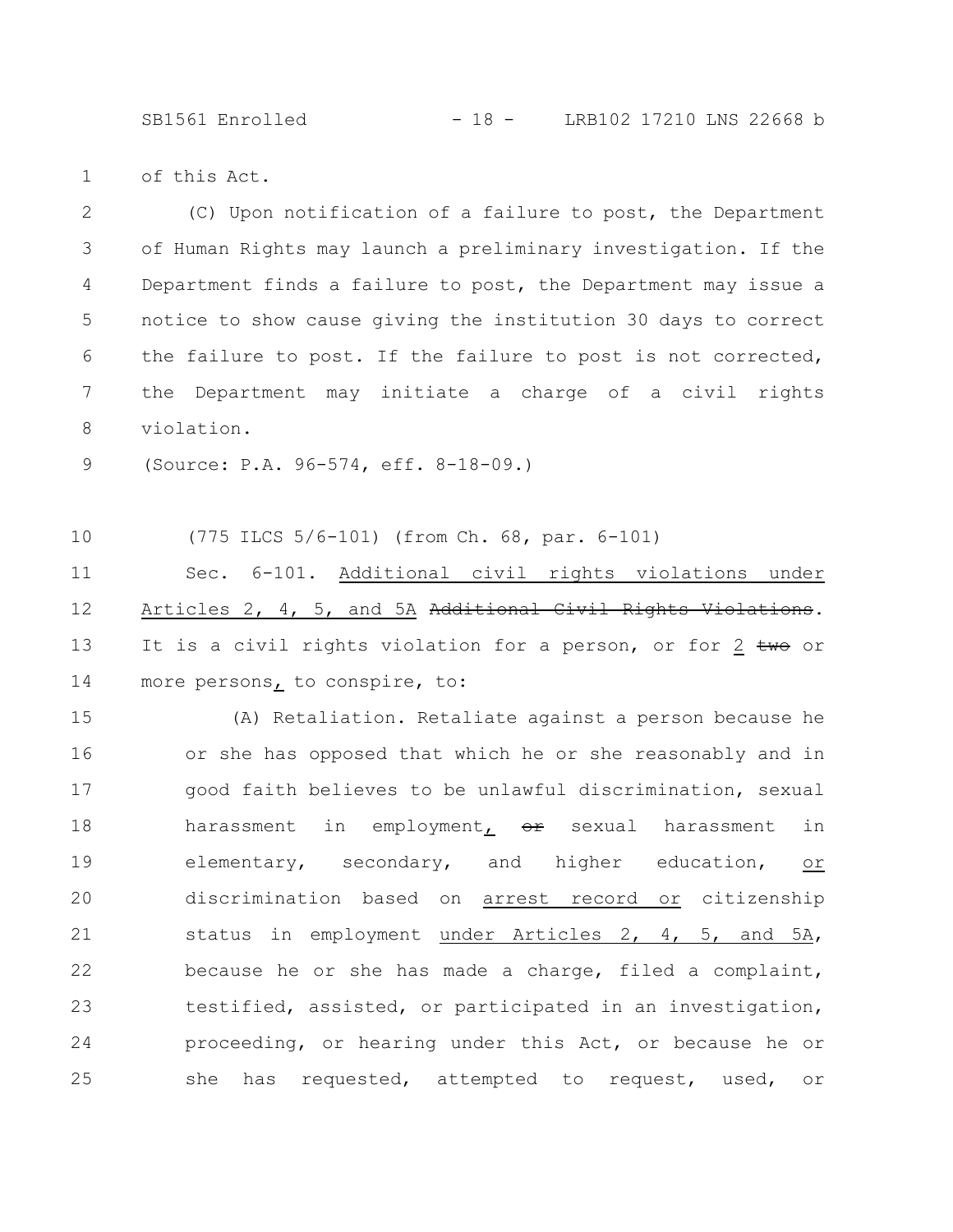SB1561 Enrolled - 19 - LRB102 17210 LNS 22668 b

attempted to use a reasonable accommodation as allowed by this Act; 1 2

(B) Aiding and Abetting; Coercion. Aid, abet, compel or coerce a person to commit any violation of this Act; 3 4

(C) Interference. Wilfully interfere with the performance of a duty or the exercise of a power by the Commission or one of its members or representatives or the Department or one of its officers or employees. 5 6 7 8

Definitions. For the purposes of this Section, "sexual harassment" and "citizenship status" shall have the same meaning as defined in Section 2-101 of this Act. 9 10 11

(Source: P.A. 97-333, eff. 8-12-11; 98-1050, eff. 1-1-15.) 12

13

(775 ILCS 5/6-101.5 new)

Sec. 6-101.5. Additional civil rights violations under Article 3. It is a civil rights violation for a person, or for 2 or more persons, to conspire, to: 14 15 16

(A) retaliate against a person because the person has opposed that which he or she reasonably and in good faith believes to be unlawful discrimination or discrimination based on familial status or arrest record in a real estate transaction under Article 3, because the person has made a charge, filed a complaint, testified, assisted, or participated in an investigation, proceeding, or hearing under this Act, or because the person has requested, attempted to request, used, or attempted to use a reasonable accommodation 17 18 19 20 21 22 23 24 25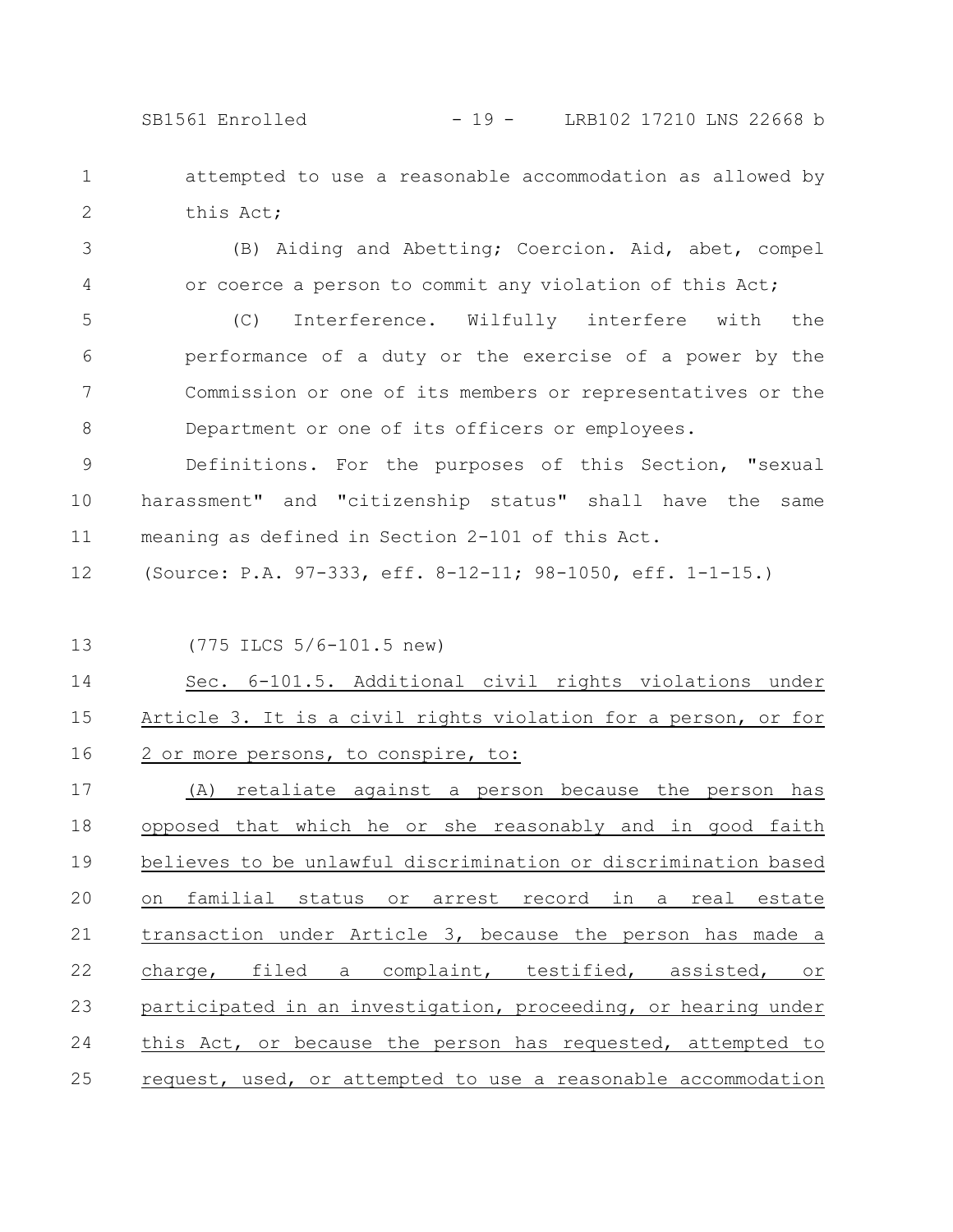SB1561 Enrolled - 20 - LRB102 17210 LNS 22668 b

as allowed by this Act; (B) aid, abet, compel, or coerce a person to commit any violation of this Act; or (C) willfully interfere with the performance of a duty or the exercise of a power by the Commission or one of its members or representatives or the Department or one of its officers or employees. For the purposes of this Section, "familial status" has the same meaning as defined in Section 3-101. (775 ILCS 5/7A-101) (from Ch. 68, par. 7A-101) Sec. 7A-101. The procedures specified in this Article shall apply solely to Articles 2, 4, 5, and 5A and Sections 6-101 and 6-102 of Article 6. (Source: P.A. 86-910.) (775 ILCS 5/7B-101) (from Ch. 68, par. 7B-101) Sec. 7B-101. The procedures specified in this Article shall apply solely to Article 3 and Section 6-101.5 of Article 6. (Source: P.A. 86-910.) (775 ILCS 5/7B-102) (from Ch. 68, par. 7B-102) Sec. 7B-102. Procedures. (A) Charge. (1) Within one year after the date that a civil rights 1 2 3 4 5 6 7 8 9 10 11 12 13 14 15 16 17 18 19 20 21 22 23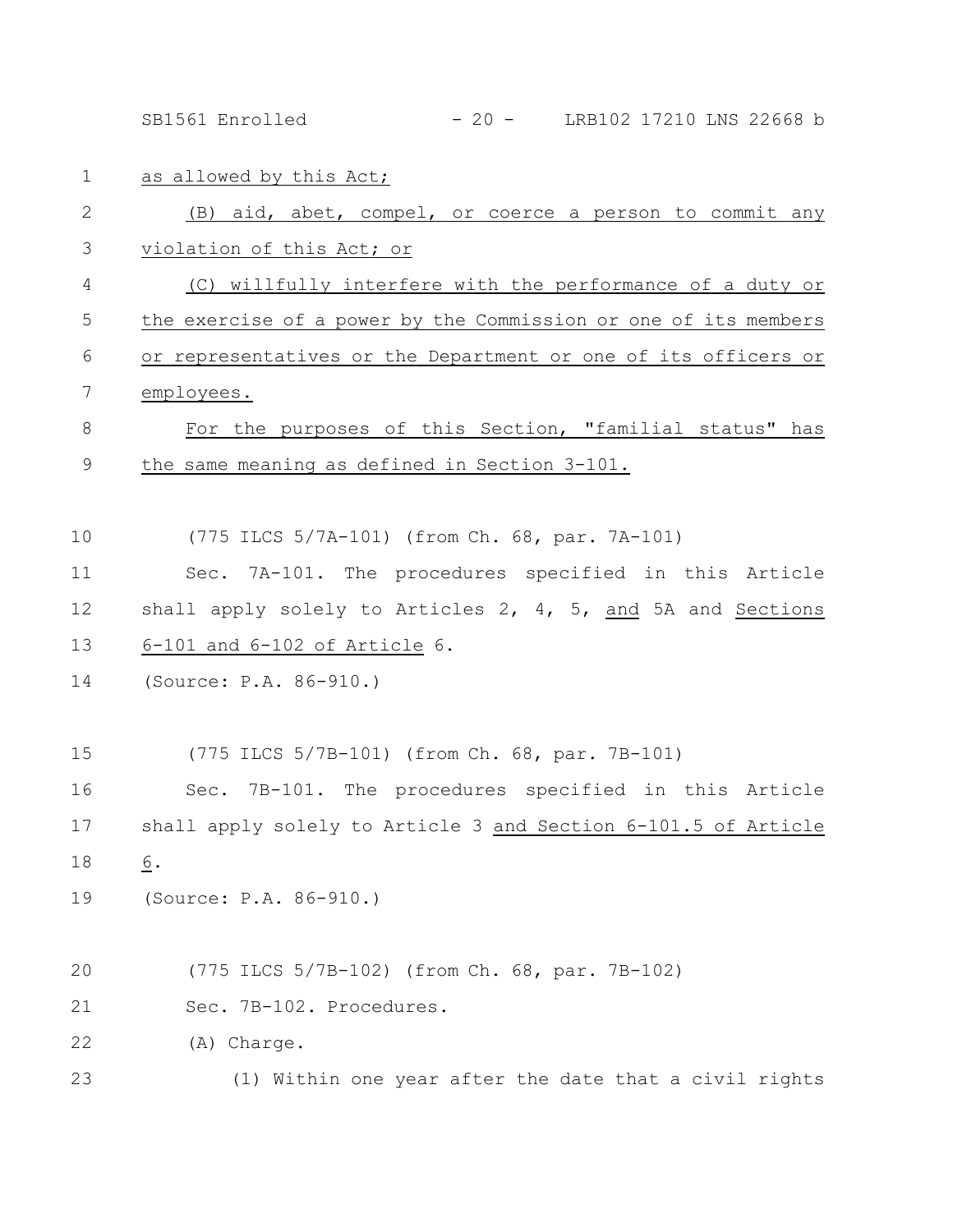SB1561 Enrolled - 21 - LRB102 17210 LNS 22668 b

violation allegedly has been committed or terminated, a charge in writing under oath or affirmation may be filed with the Department by an aggrieved party or issued by the Department itself under the signature of the Director. 1 2 3 4

(2) The charge shall be in such detail as to substantially apprise any party properly concerned as to the time, place, and facts surrounding the alleged civil rights violation. 5 6 7 8

(B) Notice and Response to Charge.

9

(1) The Department shall serve notice upon the aggrieved party acknowledging such charge and advising the aggrieved party of the time limits and choice of forums provided under this Act. The Department shall, within 10 days of the date on which the charge was filed or the identification of an additional respondent under paragraph (2) of this subsection, serve on the respondent a copy of the charge along with a notice identifying the alleged civil rights violation and advising the respondent of the procedural rights and obligations of respondents under this Act and may require the respondent to file a response to the allegations contained in the charge. Upon the Department's request, the respondent shall file a response to the charge within 30 days and shall serve a copy of its response on the complainant or his or her representative. Notwithstanding any request from the Department, the respondent may elect to file a response to the charge 10 11 12 13 14 15 16 17 18 19 20 21 22 23 24 25 26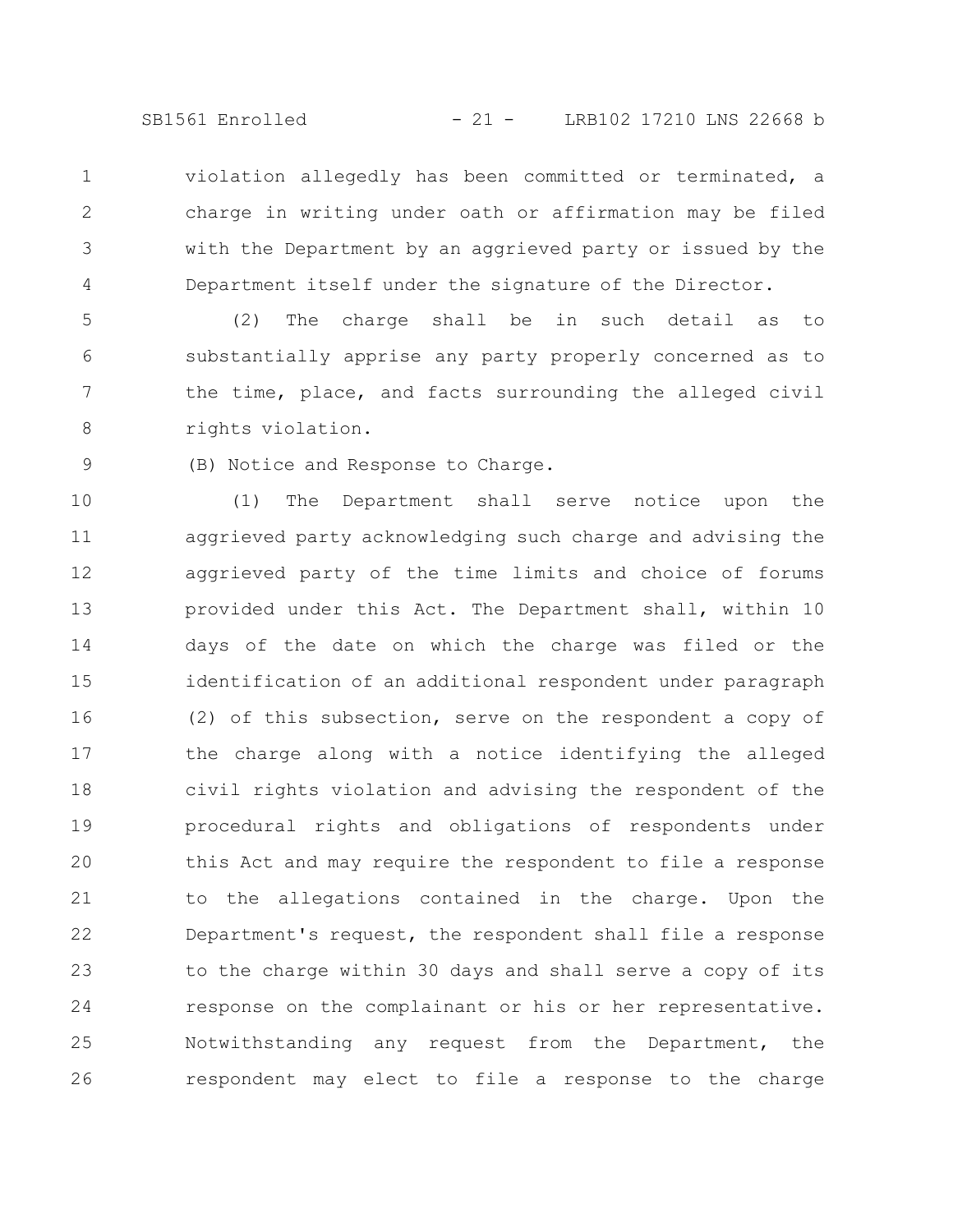SB1561 Enrolled - 22 - LRB102 17210 LNS 22668 b

within 30 days of receipt of notice of the charge, provided the respondent serves a copy of its response on the complainant or his or her representative. All allegations contained in the charge not denied by the respondent within 30 days after the Department's request for a response may be deemed admitted, unless the respondent states that it is without sufficient information to form a belief with respect to such allegation. The Department may issue a notice of default directed to any respondent who fails to file a response to a charge within 30 days of the Department's request, unless the respondent can demonstrate good cause as to why such notice should not issue. The term "good cause" shall be defined by rule promulgated by the Department. Within 10 days of the date he or she receives the respondent's response, the complainant may file his or her reply to said response. If he or she chooses to file a reply, the complainant shall serve a copy of said reply on the respondent or his or her representative. A party may supplement his or her response or reply at any time that the investigation of the charge is pending. 1 2 3 4 5 6 7 8 9 10 11 12 13 14 15 16 17 18 19 20 21

(2) A person who is not named as a respondent in a charge, but who is identified as a respondent in the course of investigation, may be joined as an additional or substitute respondent upon written notice, under subsection (B), to such person, from the Department. Such 22 23 24 25 26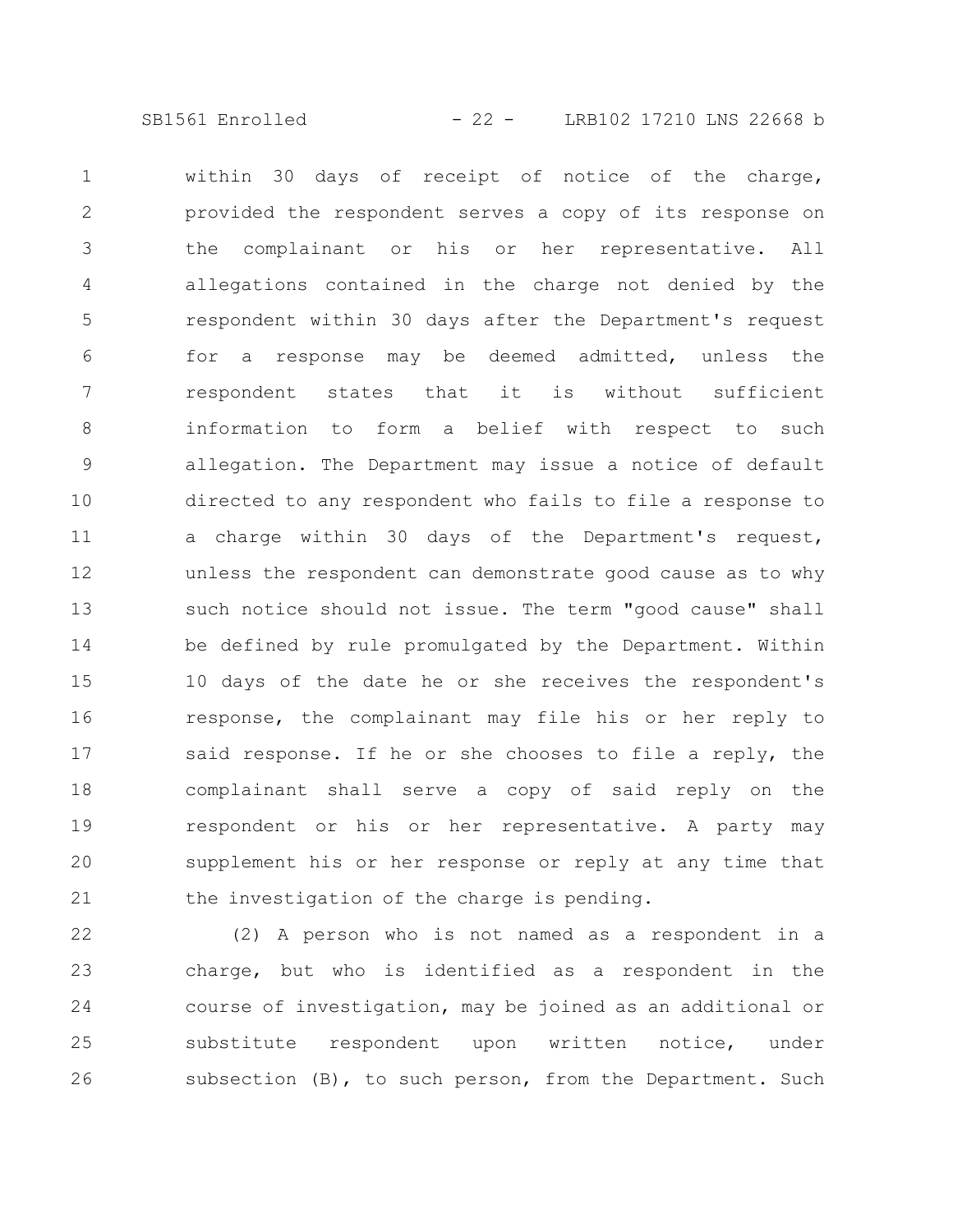SB1561 Enrolled - 23 - LRB102 17210 LNS 22668 b

notice, in addition to meeting the requirements of subsections (A) and (B), shall explain the basis for the Department's belief that a person to whom the notice is addressed is properly joined as a respondent. 1 2 3 4

(C) Investigation.

5

(1) The Department shall conduct a full investigation of the allegations set forth in the charge and complete such investigation within 100 days after the filing of the charge, unless it is impracticable to do so. The Department's failure to complete the investigation within 100 days after the proper filing of the charge does not deprive the Department of jurisdiction over the charge. 6 7 8 9 10 11 12

(2) If the Department is unable to complete the investigation within 100 days after the charge is filed, the Department shall notify the complainant and respondent in writing of the reasons for not doing so. The failure of the Department to notify the complainant or respondent in writing of the reasons for not doing so shall not deprive the Department of jurisdiction over the charge. 13 14 15 16 17 18 19

(3) The Director or his or her designated representative shall have authority to request any member of the Commission to issue subpoenas to compel the attendance of a witness or the production for examination of any books, records or documents whatsoever. 20 21 22 23 24

(4) If any witness whose testimony is required for any investigation resides outside the State, or through 25 26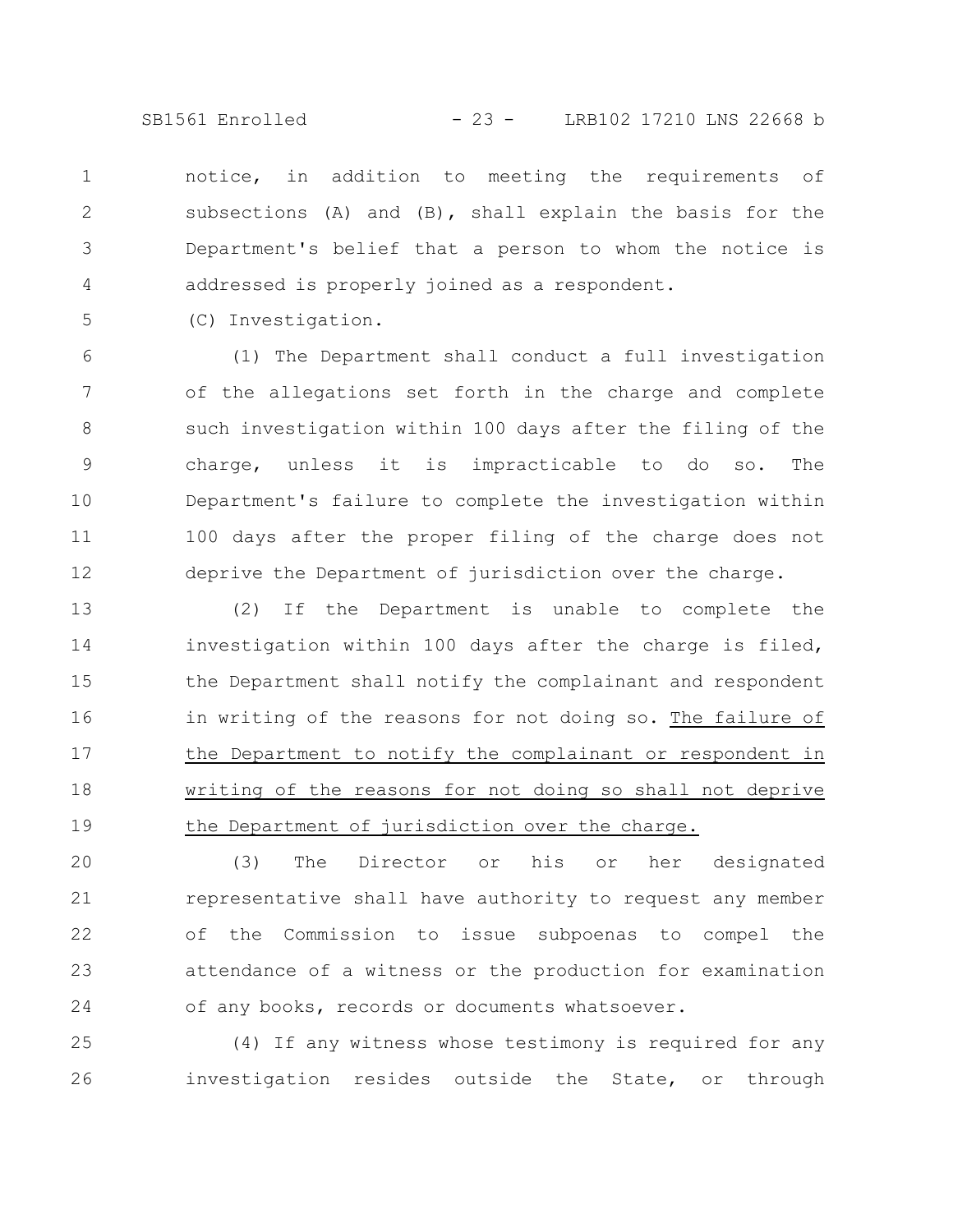SB1561 Enrolled - 24 - LRB102 17210 LNS 22668 b

illness or any other good cause as determined by the Director is unable to be interviewed by the investigator or appear at a fact finding conference, his or her testimony or deposition may be taken, within or without the State, in the same manner as provided for in the taking of depositions in civil cases in circuit courts. 1 2 3 4 5 6

(5) Upon reasonable notice to the complainant and the respondent, the Department may conduct a fact finding conference. When requested by the Department, a party's failure to attend the conference without good cause may result in dismissal or default. A notice of dismissal or default shall be issued by the Director and shall notify the relevant party that a request for review may be filed in writing with the Commission within 30 days of receipt of notice of dismissal or default. 7 8 9 10 11 12 13 14 15

(D) Report. 16

(1) Each charge investigated under subsection (C) shall be the subject of a report to the Director. The report shall be a confidential document subject to review by the Director, authorized Department employees, the parties, and, where indicated by this Act, members of the Commission or their designated hearing officers. 17 18 19 20 21 22

The report shall contain:

(a) the names and dates of contacts with witnesses; 24 25

26

23

(b) a summary and the date of correspondence and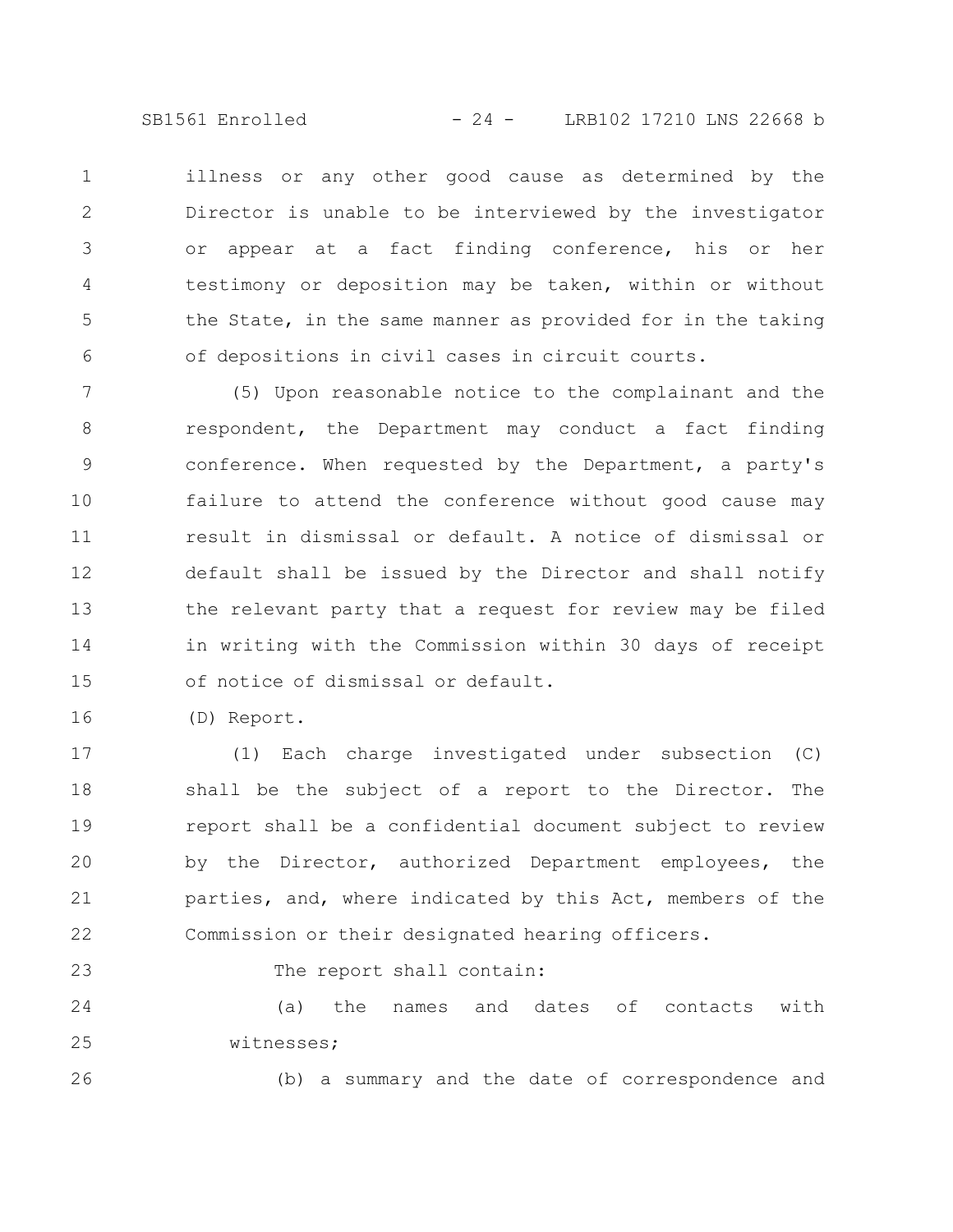SB1561 Enrolled - 25 - LRB102 17210 LNS 22668 b

other contacts with the aggrieved party and the respondent; 1 2

(c) a summary description of other pertinent records; 3 4

5

6

(d) a summary of witness statements; and

(e) answers to questionnaires.

A final report under this paragraph may be amended if additional evidence is later discovered. 7 8

(2) Upon review of the report and within 100 days of the filing of the charge, unless it is impracticable to do so, the Director shall determine whether there is substantial evidence that the alleged civil rights violation has been committed or is about to be committed. If the Director is unable to make the determination within 100 days after the filing of the charge, the Director shall notify the complainant and respondent in writing of the reasons for not doing so. The Director's failure to make the determination within 100 days after the proper filing of the charge does not deprive the Department of jurisdiction over the charge. 9 10 11 12 13 14 15 16 17 18 19 20

(a) If the Director determines that there is no substantial evidence, the charge shall be dismissed and the aggrieved party notified that he or she may seek review of the dismissal order before the Commission. The aggrieved party shall have 90 days from receipt of notice to file a request for review by 21 22 23 24 25 26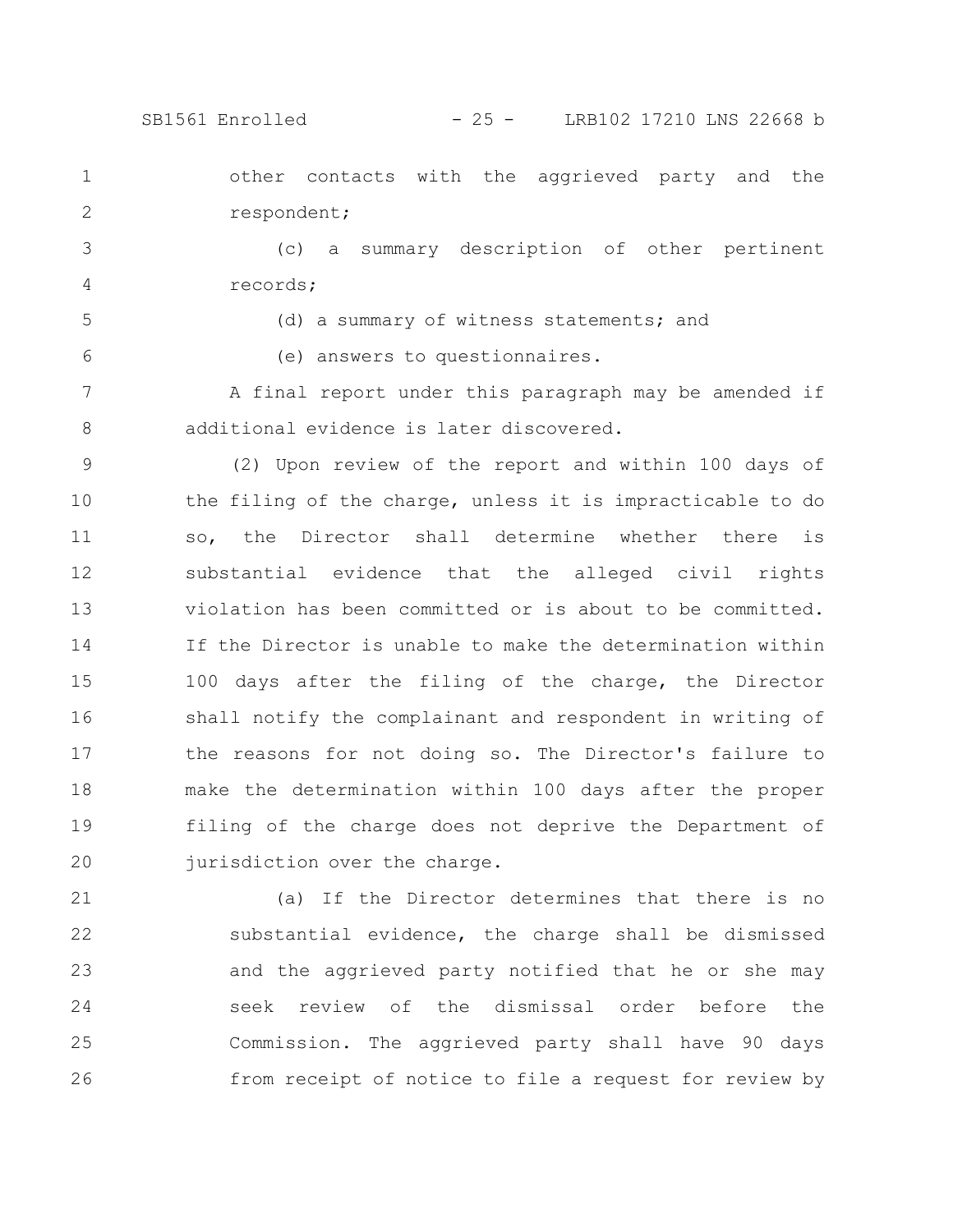SB1561 Enrolled - 26 - LRB102 17210 LNS 22668 b

the Commission. The Director shall make public disclosure of each such dismissal. 1 2

(b) If the Director determines that there is substantial evidence, he or she shall immediately issue a complaint on behalf of the aggrieved party pursuant to subsection (F). 3 4 5 6

(E) Conciliation.

7

(1) During the period beginning with the filing of charge and ending with the filing of a complaint or a dismissal by the Department, the Department shall, to the extent feasible, engage in conciliation with respect to such charge. 8 9 10 11 12

When the Department determines that a formal conciliation conference is feasible, the aggrieved party and respondent shall be notified of the time and place of the conference by registered or certified mail at least 7 days prior thereto and either or both parties shall appear at the conference in person or by attorney. 13 14 15 16 17 18

(2) The place fixed for the conference shall be within 35 miles of the place where the civil rights violation is alleged to have been committed. 19 20 21

(3) Nothing occurring at the conference shall be made public or used as evidence in a subsequent proceeding for the purpose of proving a violation under this Act unless the complainant and respondent agree in writing that such disclosure be made. 22 23 24 25 26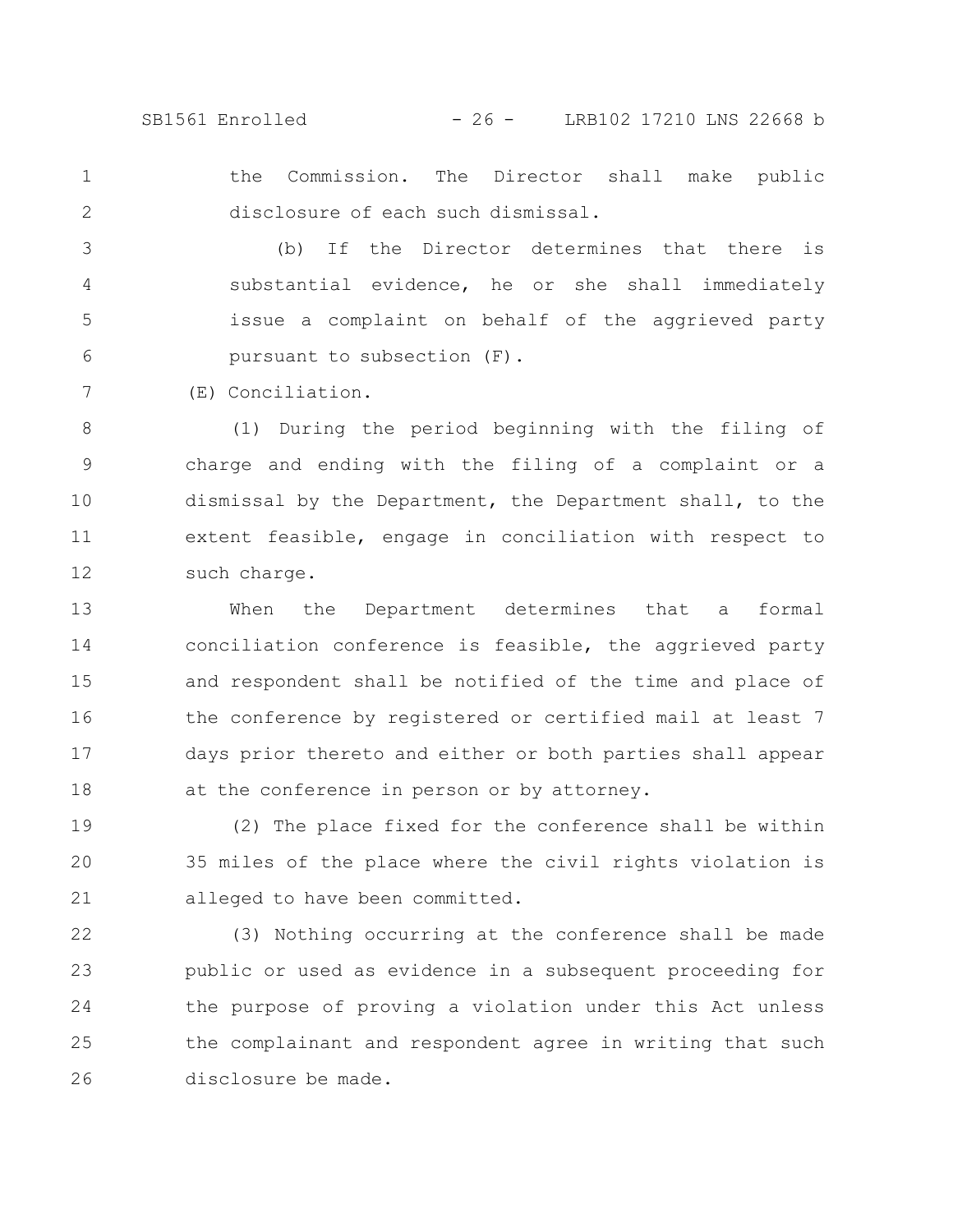SB1561 Enrolled - 27 - LRB102 17210 LNS 22668 b

(4) A conciliation agreement arising out of such conciliation shall be an agreement between the respondent and the complainant, and shall be subject to approval by the Department and Commission. 1 2 3 4

(5) A conciliation agreement may provide for binding arbitration of the dispute arising from the charge. Any such arbitration that results from a conciliation agreement may award appropriate relief, including monetary relief. 5 6 7 8 9

(6) Each conciliation agreement shall be made public unless the complainant and respondent otherwise agree and the Department determines that disclosure is not required to further the purpose of this Act. 10 11 12 13

(F) Complaint. 14

(1) When there is a failure to settle or adjust any charge through a conciliation conference and the charge is not dismissed, the Department shall prepare a written complaint, under oath or affirmation, stating the nature of the civil rights violation and the relief sought on behalf of the aggrieved party. Such complaint shall be based on the final investigation report and need not be limited to the facts or grounds alleged in the charge filed under subsection (A). 15 16 17 18 19 20 21 22 23

24

(2) The complaint shall be filed with the Commission.

(3) The Department may not issue a complaint under this Section regarding an alleged civil rights violation 25 26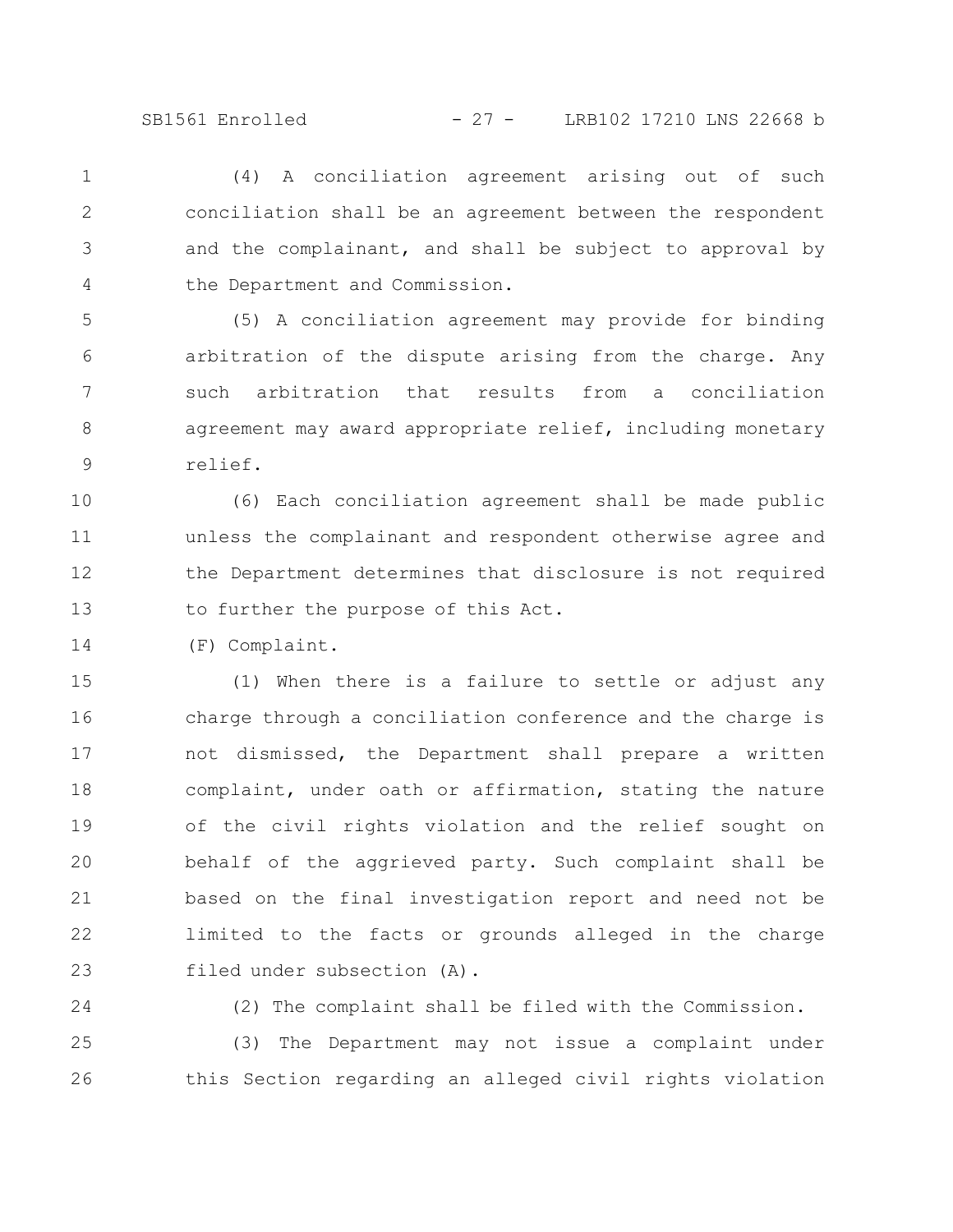SB1561 Enrolled - 28 - LRB102 17210 LNS 22668 b

after the beginning of the trial of a civil action commenced by the aggrieved party under any State or federal law, seeking relief with respect to that alleged civil rights violation. 1 2 3 4

(G) Time Limit.

5

(1) When a charge of a civil rights violation has been properly filed, the Department, within 100 days thereof, unless it is impracticable to do so, shall either issue and file a complaint in the manner and form set forth in this Section or shall order that no complaint be issued. Any such order shall be duly served upon both the aggrieved party and the respondent. The Department's failure to either issue and file a complaint or order that no complaint be issued within 100 days after the proper filing of the charge does not deprive the Department of jurisdiction over the charge. 6 7 8 9 10 11 12 13 14 15 16

(2) The Director shall make available to the aggrieved party and the respondent, at any time, upon request following completion of the Department's investigation, information derived from an investigation and any final investigative report relating to that investigation. 17 18 19 20 21

(H) This amendatory Act of 1995 applies to causes of action filed on or after January 1, 1996. 22 23

(I) The changes made to this Section by Public Act 95-243 apply to charges filed on or after the effective date of those changes. 24 25 26